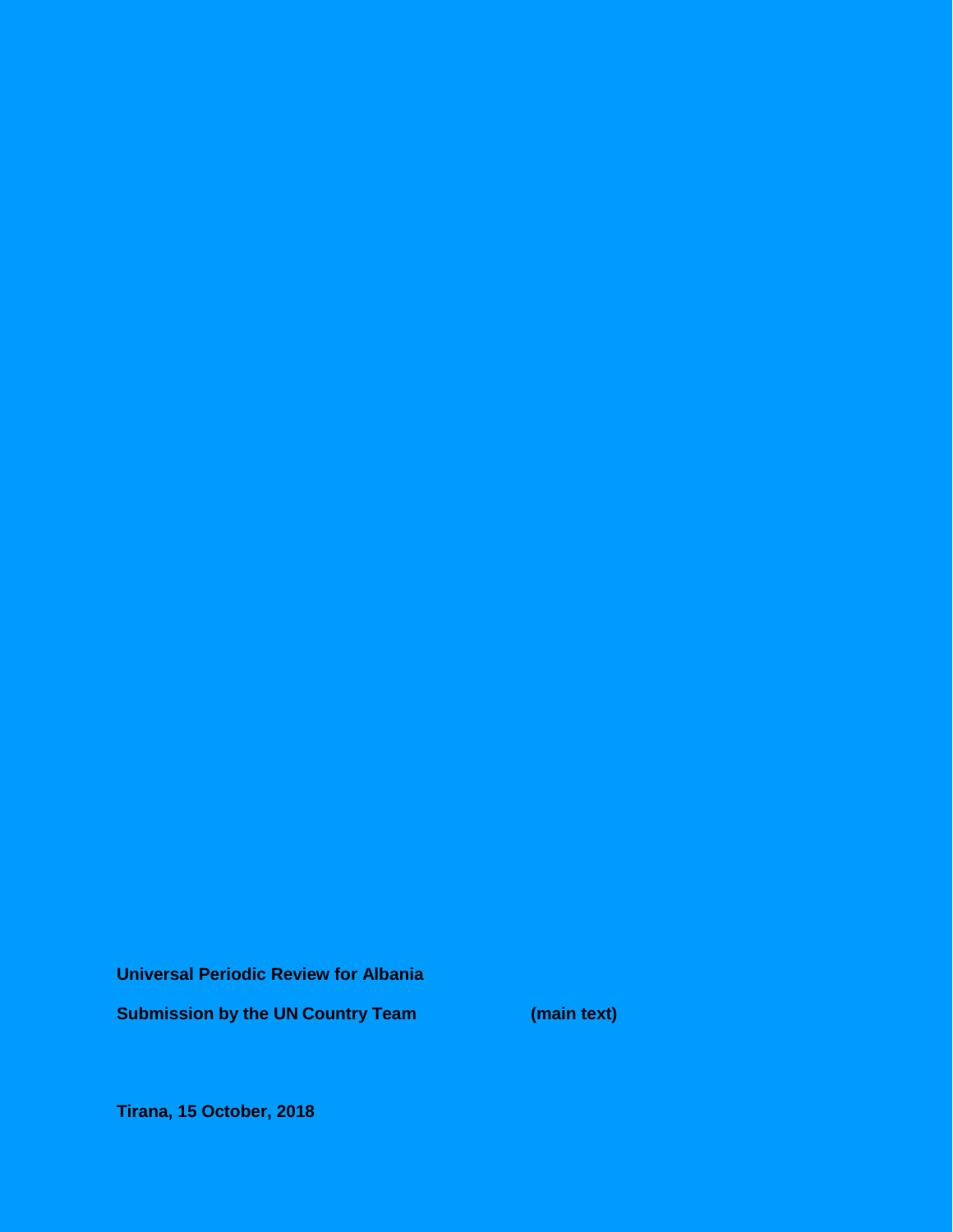|    |             | <b>CONTENTS</b>                                                              |              |
|----|-------------|------------------------------------------------------------------------------|--------------|
| L  |             |                                                                              |              |
|    |             |                                                                              |              |
|    |             |                                                                              |              |
| Ш. |             | <b>IMPLEMENTATION OF INTERNATIONAL HUMAN RIGHTS OBLIGATIONS, TAKING INTO</b> |              |
|    |             | <b>ACCOUNT APPLICABLE INTERNATIONAL HUMANITARIAN LAW</b>                     | $\mathbf{3}$ |
|    | А.          |                                                                              |              |
|    |             |                                                                              |              |
|    |             |                                                                              |              |
|    |             | Situation of Lesbian, Gay, Bi-sexual and Transgender (LGBT) populations 4    |              |
|    | <b>B.</b>   |                                                                              |              |
|    |             |                                                                              |              |
|    |             |                                                                              |              |
|    |             |                                                                              |              |
|    |             |                                                                              |              |
|    |             | C. ADMINISTRATION OF JUSTICE, INCLUDING IMPUNITY, AND THE RULE OF LAW 8      |              |
|    |             |                                                                              |              |
|    |             |                                                                              |              |
|    |             |                                                                              |              |
|    | D.          |                                                                              |              |
|    | $E_{\rm c}$ |                                                                              |              |
|    | $F_{\cdot}$ | FREEDOM OF RELIGION OR BELIEF, EXPRESSION, ASSOCIATION AND PEACEFUL          |              |
|    |             | ASSEMBLY, AND RIGHT TO PARTICIPATE IN PUBLIC AND POLITICAL LIFE  10          |              |
|    | G.          | RIGHT TO WORK AND TO JUST AND FAVORABLE CONDITIONS OF WORK10                 |              |
|    | H.          | RIGHT TO SOCIAL SECURITY AND TO AN ADEQUATE STANDARD OF LIVING 11            |              |
|    | I.          |                                                                              |              |
|    | J.          |                                                                              |              |
|    | K.<br>L.    |                                                                              |              |
|    | M.          |                                                                              |              |
|    | N.          | FREEDOM OF MOVEMENT, MIGRANTS, REFUGEES AND ASYLUM-SEEKERS 16                |              |
|    | O.          |                                                                              |              |
|    | P.          |                                                                              |              |
|    | Q.          |                                                                              |              |
|    | $R_{\cdot}$ | SITUATION IN OR IN PARTICULAR RELATION TO SPECIFIC REGIONS OR TERRITORIES18  |              |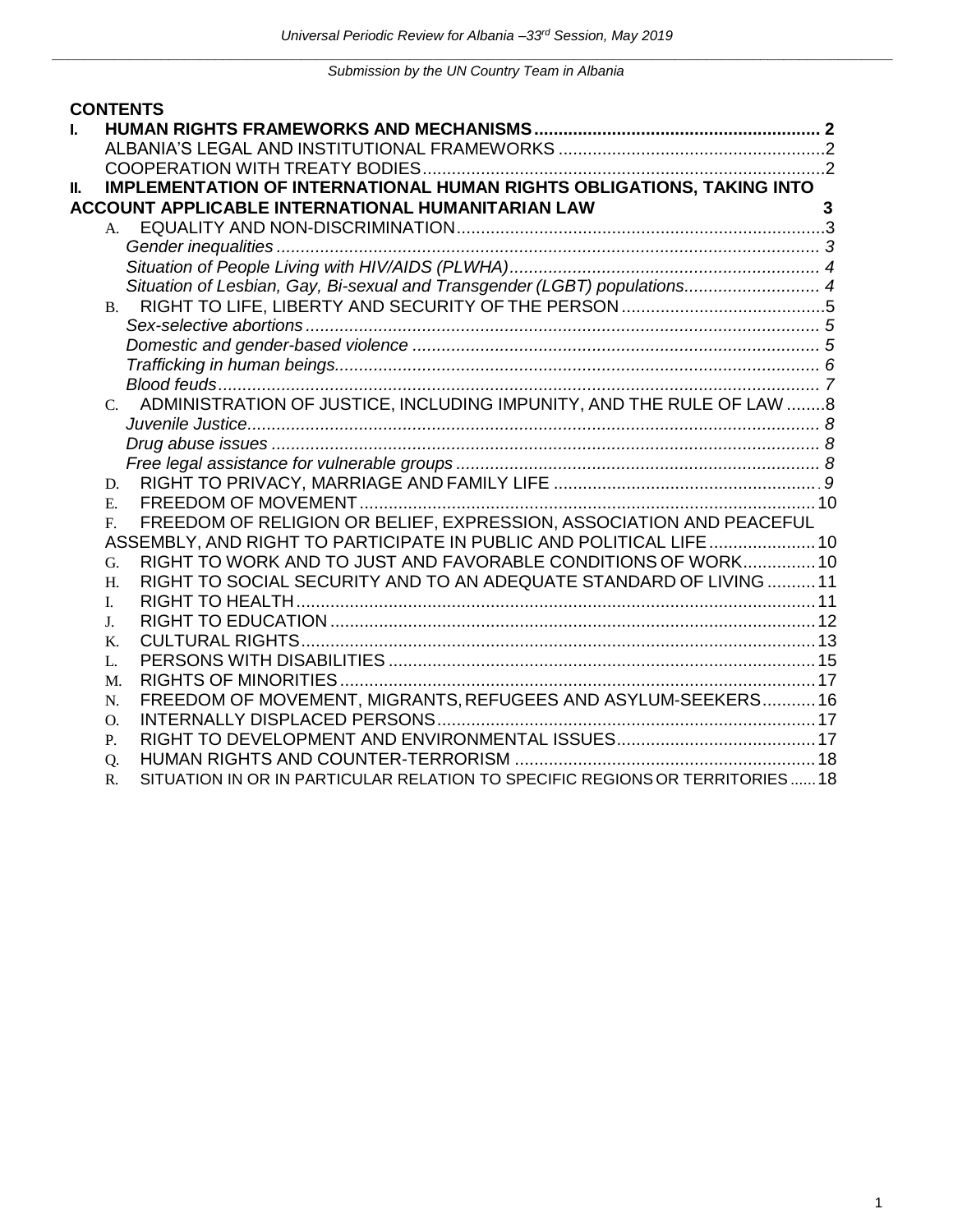The following submission is made by members of the United Nations Country Team<sup>1</sup> in Albania, currently engaged in the Programme of Cooperation for Sustainable Development 2017-2021 with the Government of Albania under the "Delivering as One" framework. The submission provides information on the promotion and protection of human rights in Albania related to the mandates of various agencies and programmes comprising the UNCT. As such, the compilation does not attempt a comprehensive overview of the human rights situation in Albania.

## <span id="page-2-0"></span>**I. Human rights frameworks and mechanisms**

#### <span id="page-2-1"></span>**Albania's legal and institutional frameworks**

Constitutional and legislative framework on human rights protection and promotion has progressed. Approval of constitutional amendments in July 2016 paved the way to a comprehensive and thorough legal reform, aiming at bringing human rights guarantees in full compliance with international standards. Justice system reform is under implementation, aiming at increasing public trust and confidence in the judiciary and fighting corruption. Vetting process is reshaping justice system values. However, the increased number of vacancies at the Constitutional Court, High Court and other courts level are influencing negatively the citizens' access to justice. Constitutional and legal effective remedies are not fully applicable, so timely establishment of new justice system institutions remains imperative.

Institutional infrastructure has continued to improve. The People's Advocate has been actively promoting vulnerable groups rights. Most complaints continued to relate to social rights and failure of the state administration to act within the legal deadline. Special reports and recommendations' numbers increased, however full implementation is lacking. The Commissioners on Children's Rights and Prevention of Torture vacancies filled in only in 2018. The 2019 budget has decreased, impacting institutional stability and objective achievements. A new Anti-Discrimination Commissioner was elected in 2018 in a second round of applications and currently has additional personnel added.

A new National Strategy for Development and Integration 2015 - 2020 is in place setting as priority areas European integration, good governance, democracy and rule of law, microeconomic and fiscal stability, social cohesion and human development and sustainable usage of resources. However, tangible and sustainable results of corresponding strategies and action plans are missing, while donors' technical assistance is still required.

#### <span id="page-2-2"></span>*UNCT recommendations:*

*Adequate human and financial resources should be available to strengthen capacities of People's Advocate and of the Commissioner for Protection from Discrimination.* 

*The Parliament's role in exercising public oversight over the executive must strengthen, with a view to increase the number of NHRIs recommendations that are accepted and addressed, and to reduce the number of lawsuits by the public administration. Implementation and monitoring of marginalized groups related recommendations must improve in a comprehensive targeted approach.*

#### **Cooperation with treaty bodies**

 $\overline{a}$ 

Albania has continued to ratify international human rights conventions and to align the legal framework to international standards. However, national reports recommendations follow-up remains weak and mainly donor driven. The responsibility has not shifted to the Albanian authorities yet. Most enforcement and

<sup>1</sup> Resident Agencies, Funds and Programmes participating in the Programme of Cooperation for Sustainable Development 2017-2021 are: UNDP, UNICEF, UNWomen, UNFPA, UNHCR, IOM, WHO and FAO. Participating non-resident agencies are: UNESCO, ILO, UNODC, UNEP, UNIDO, UNECE, IAEA, UNCTAD.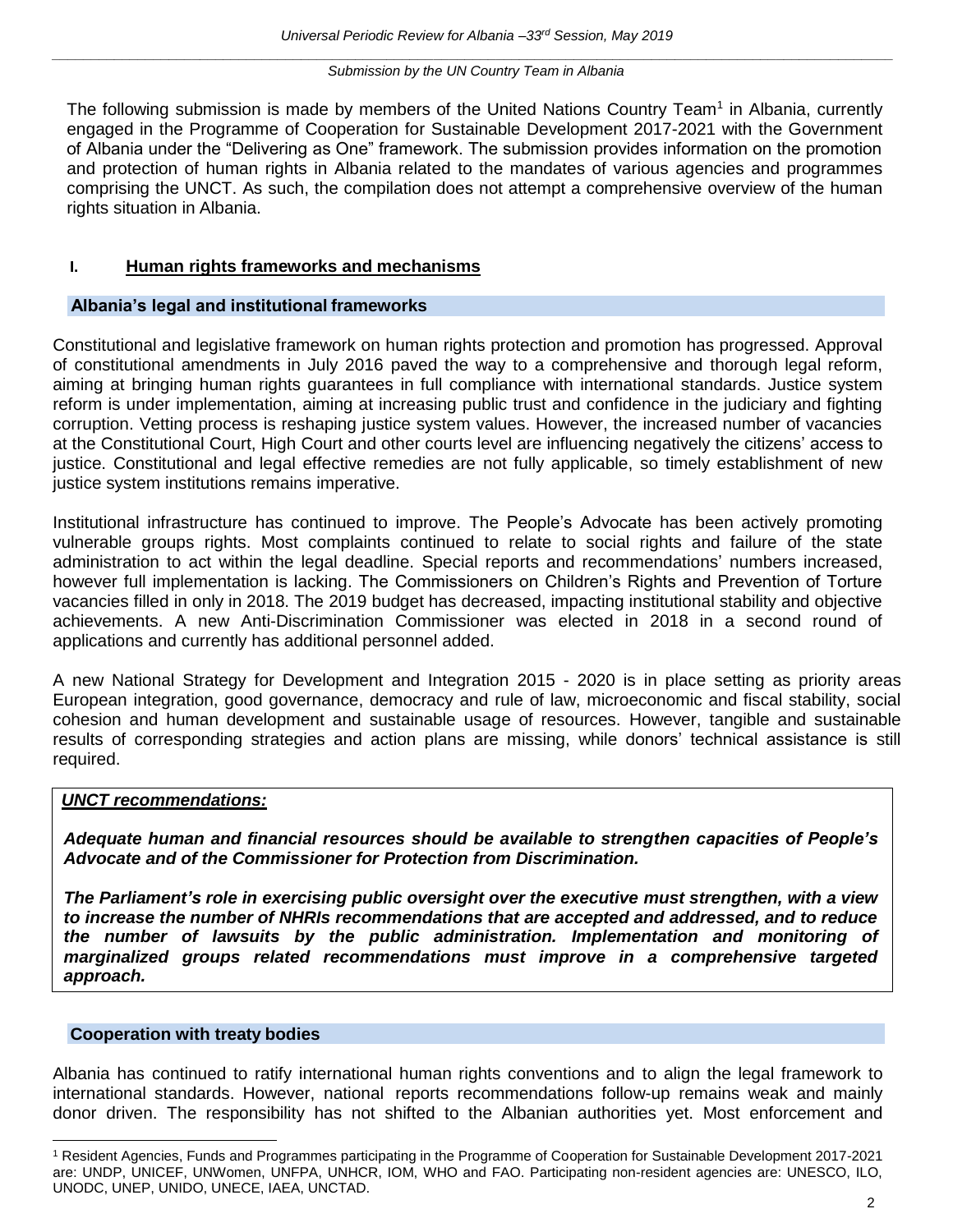monitoring of human rights protection mechanisms are lacking human and financial resources. National statistics, policies analyses and strategies implementation are lacking. Concluding observations and recommendations translation in Albanian and disseminating (through internet as well) to public officials, parliamentarians and public at large is not consolidated. Civil society participation in the preparation of national reports has increased mainly through donors' initiative, while there is no substantial change in the Government approach toward them.

## <span id="page-3-0"></span>**II. Implementation of international human rights obligations, taking into account applicable international humanitarian law**

#### <span id="page-3-1"></span>**A. Equality and non-discrimination**

#### **Gender inequalities**

<span id="page-3-3"></span><span id="page-3-2"></span>The legislation on gender equality, anti-discrimination, and domestic violence has improved. Albania is implementing the third National Strategy for Gender Equality 2016-2020. Efforts have been made to combat discriminatory gender stereotypes relating to harmful practices. The country lacks any policy to address child and early marriage, despite the fact that official statistics indicate a recent increase.

Women still continue to face gender inequality in access to basic services, such as education, employment and health care, and participation in decision-making processes (particularly rural women**<sup>2</sup>** ). Girls from marginalized groups face difficulties to access education (including the high school dropout) and women are concentrated in traditionally female-dominated fields of study at the university level.**<sup>3</sup>** The victims of discrimination on various grounds are predominantly female.**<sup>4</sup>**

Progress is achieved in integrating gender-budgeting on the Medium-Term Budget Planning (MTBP) cycles. The number of women benefitting from employment program schemes has increased**<sup>5</sup>** , but they still remain under- represented in the labour market and dominate the sectors, where the wages tend to be significantly lower.**<sup>6</sup>** Women entrepreneurs, generally in trade and services, remain low. Women marginalization continues with property right and inheritance. As the legislation is not adequately implemented**<sup>7</sup>** , women are uninformed about their entitlements and the procedures to be followed to ensure they are registered as co-owners of the family immovable property, including land.**<sup>8</sup>** Legal norms application in rural areas is frequently unsatisfactory.**<sup>9</sup>**

Women's representation in parliament, government, and local government has increased considerably<sup>10</sup>, leading to the creation of a positive environment.<sup>11</sup> Women's participation in the electoral process faces obstacles, associated with legal provisions or their non-enforcement and also cultural aspects.**<sup>12</sup>** Family voting is a concerning phenomenon that mostly impacts women and girls, especially those from rural areas. Two main parties applied double standards in listing women and didn't respect the gender quota in the last elections.

**<sup>9</sup>** UN Women Albania, "National study on Economic Diversification for Women living in Albania Rural Areas", Tirana 2016, pg. 8-9. **<sup>10</sup>** http:/[/www.al.undp.org/content/albania/en/home/library/poverty/gender-quotas-and-womens-substantive-representation-in-the-local/](http://www.al.undp.org/content/albania/en/home/library/poverty/gender-quotas-and-womens-substantive-representation-in-the-local/)

**<sup>11</sup>** IPS "Standards of Representation in Political Parties", with the support of UN Women and UN, with the financial support of Swedish Government, 2017, pg. 8.

 **<sup>2</sup>** CEDAW "Concluding observations on the fourth periodic report of Albania", 2016.

**<sup>3</sup>** Ibid.

**<sup>4</sup>** UN Woman & UNDP, "Gender brief Albania 2016", pg. 15.

**<sup>5</sup>** Albania has approved "The National Employment and Skills Strategy 2014-2020".

**<sup>6</sup>** UN Woman & UNDP, "Gender brief Albania 2016", pg. 49-50.

**<sup>7</sup>** UN and UN Women in Albania, "Women's property rights in Albania, with the financial support of Sweden Government, Tirana 2016, pg. 129-131.

<sup>&</sup>lt;sup>8</sup> Promoting women's property rights in Albania-SDG week 2018, UN Women.

**<sup>12</sup>** "Obstacles to women's Participation in Elections in Albania-A National Index of Women's Electoral Participation, including across 12 Region", 2017, pg. 10-11.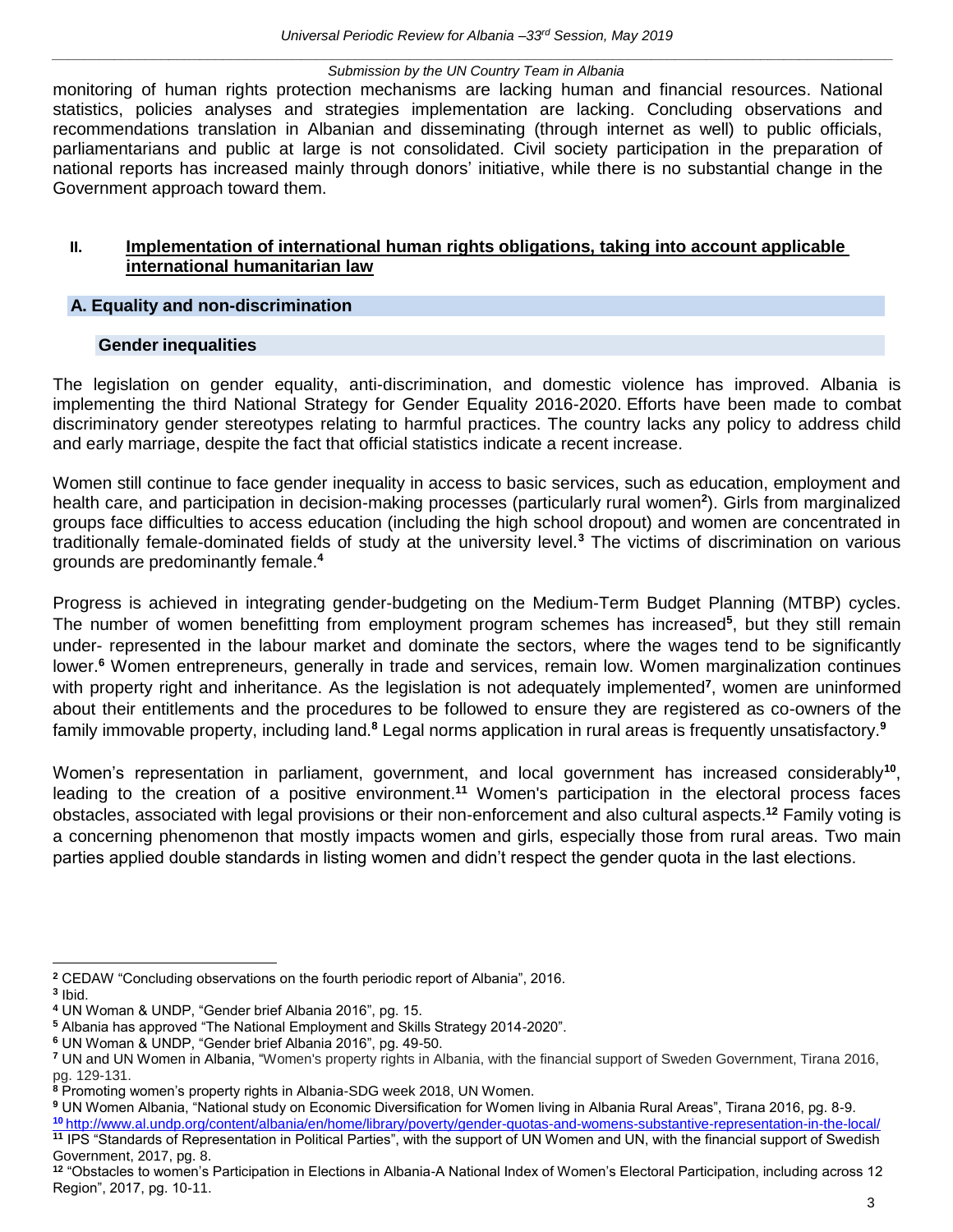#### **UNCT recommendations:**

*Albania is urged to ensure full implementation of gender equality legislation, through an intersectional approach to address discrimination of women and girls from disadvantaged communities. Child early and forced marriage, and crimes committed in the name of so-called "honor", must be tackled including through effective prosecution of perpetrators.*

*Gender equality machinery must strengthen through adequate human, technical and financial resources at both the central and local levels. Engendered budget allocations of ministries and local government need to be regularly tracked and monitored through key performance indicators.*

*The progress achieved with women political representation must be sustained by amending the Electoral Code to strengthen the obligatory gender quotas application in parliamentary elections. Sanctions for gender discrimination, family voting and voting pressure must be in place.* 

*Informal employment of women must be addressed. Awareness must be increased on the antidiscriminatory provisions of the Labour Code and business obstacles for women entrepreneurs must be addressed.* 

*Property rights by women, including their rights of inheritance must be equally enjoyed. Especially the Law on Registration of Immovable Property on co-registration of properties*  between both spouses must be effectively implemented. Women including those in rural *areas should have access to information regarding their property rights.* 

## **Situation of People Living with HIV and AIDS (PLWHA)**

<span id="page-4-0"></span>The total number of diagnosed cases with HIV infection in 2017 is 1103 out of which 94 were newly diagnosed in the same year. The projections suggest that the number of PLWHA in Albania is 1500.<sup>13</sup> Albania does not have a generalized epidemic situation, or a concentrated HIV infection. It remains a country of low HIV prevalence, less than 0.04%. In 2017, one child was also diagnosed with HIV, bringing the total number of children ever diagnosed with HIV since 90' to 42. The treatment and care of PLWHA is offered only in the University Hospital Center "Mother Tereza", Tirana, (Pediatrics and Infectious Diseases Clinic). This centralized service is partly because of the low number of cases, but it is also linked with issues of stigma and discrimination, especially in the primary and secondary health. Medication (antiretrovirals – ARV) is offered free through a dedicated fund of the Ministry of Health and Social Protection (MoHSP) and it is procured through UNICEF. The MoHSP is the Principal Recipient (PR) of the Global Fund to Fight AIDS, Tuberculosis and Malaria (Global Fund) grant in the framework of the Program "Scaling up and ensuring sustainability of the national response to HIV/AIDS and TB among key populations".

#### **Situation of Lesbian, Gay, Bi-sexual and Transgender (LGBT) populations**

Equality and inclusion of lesbian, gay, bisexual, transgender, and intersex is a major objective within the Sustainable Development Goals and Global Development Agenda 2030. Various analysis on LGBTI community have shown there is an emergency to improve the range and access to high quality SRH services to vulnerable groups and LGBTI people. Stigma and discrimination are also another area for attention. Substantial legal protections are achieved in the area of anti-discrimination, however discrimination against LGBTI people persists. It includes denial of the right to marry and have a family; the right of reassigned gender surgery for transgender people; and the right to self-determination in relation to bodily integrity for intersex people. Efforts are put to raise awareness on the situation of intersex persons and to inform governments, key stakeholders

<sup>13</sup> UNAIDS, SPECTRUM 2016.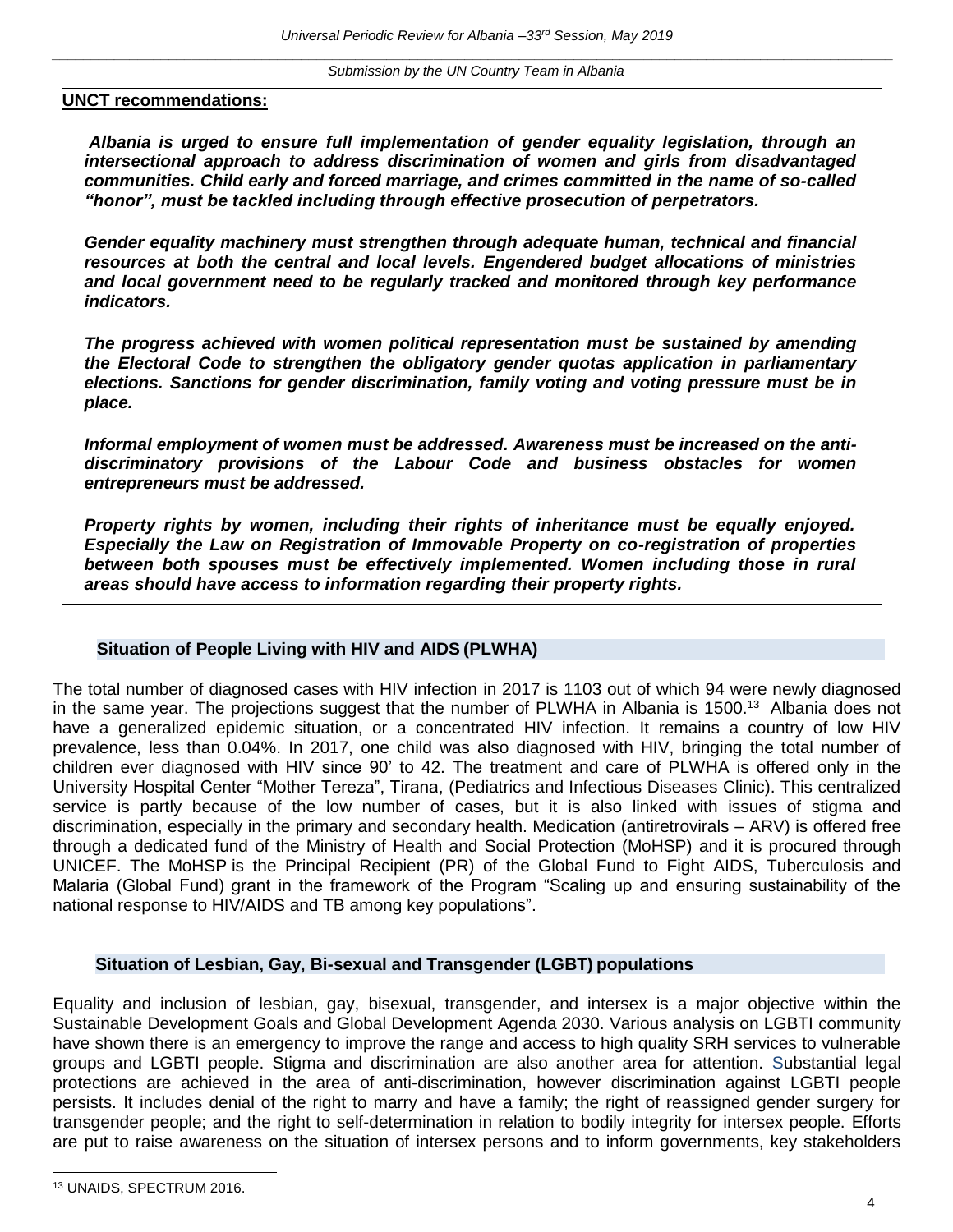and practitioners in the Western Balkans about current ethical and human rights developments, including current global good practice to protect and empower intersex people.<sup>14</sup>

## *UNCT recommendations:*

*On people living with HIV and AIDS situation, GoA is urged to raise public awareness on the importance of HIV testing and ensure that it is available and accessible at the care point. The quality of the VCT services must improve. Social support must be provided and hidden health related costs must be addressed.* 

*Stigma and discrimination should be addressed through behavior change communication including and targeting the health care providers. Procurement supply management system to avoid stock-out and endanger therapy treatment must strengthen.*

*On LGBTI persons, the existing legislation and the national action plan must be enforced and improved in compliance with Sexual Orientation and Gender Identity (SOGI). Advocacy and partnership with LGBTI and HR CSOs must be strengthened.* 

*Access to sexual and reproductive health services must improve. It demands the improvement of existing services as well as the provisions and support for SRHs services for LGBTI population and for other vulnerable groups.*

## <span id="page-5-1"></span><span id="page-5-0"></span>**B. Right to life, liberty and security of the person**

#### **Sex-selective abortions**

<span id="page-5-2"></span>National analysis and surveys continue to suggest that sex-selective abortion is still performed in both private and public clinics. No serious legal and procedural barriers have been reported. Also INSTAT annual report Men and Women in Albania indicate of sex imbalances at birth.

## **Domestic and gender-based violence**

<span id="page-5-3"></span>Progress is achieved with regards to the legislation against gender-based violence. In 2018, amendments to the Law on "Measures against violence in family relations" improved legal definitions of domestic violence in line with the Istanbul Convention and CEDAW. Better protection for women in situations of immediate danger is ensured. Women survivors of domestic and sexual violence and human trafficking will benefit from both the new free legal aid system and expanded protection measures for victims of crime, due to the new Law on Free Legal Aid<sup>15</sup> and amendments to the Code of Criminal Procedures (July 2017)<sup>16</sup>. A regulatory framework is under drafting aiming to define standards of services to be provided by the emergency municipal facilities for GBV&DV victims, including survivors of sexual harassment and sexual violence. Remaining legal gaps include the absence of protection orders and other preventive measures for victims of forms of violence other than domestic violence, including sexual violence.

Efforts have been made to further consolidate the multi-sectorial response to violence against women at the local level (Local Referral Mechanisms) and the data collection system (REVALB). Awareness raising campaigns have taken place to challenge gender stereotypes that perpetuate violence and inform women about available services.

However, the referral mechanisms at the local level operate to varying degrees of effectiveness and are not established in all 61 municipalities. Service providers across sectors and members of law enforcement agencies, including the judiciary remain uninformed about their legal obligations in relation to GBV. Offering

<sup>&</sup>lt;sup>14</sup> Intersex Research Study, Albania, Bosnia and Hercegovina, the former Yugoslav Republic of Macedonia and Serbia <http://www.eurasia.undp.org/content/dam/rbec/docs/Intersex%20Research%20Study%20UNDP%202017.pdf> <sup>15</sup> Law no.117/2017 "On State guaranteed legal aid".

<sup>16</sup> Law No.35/2017 "On amendments the law No.7905/21/03.1995 on the Code on Criminal Procedures".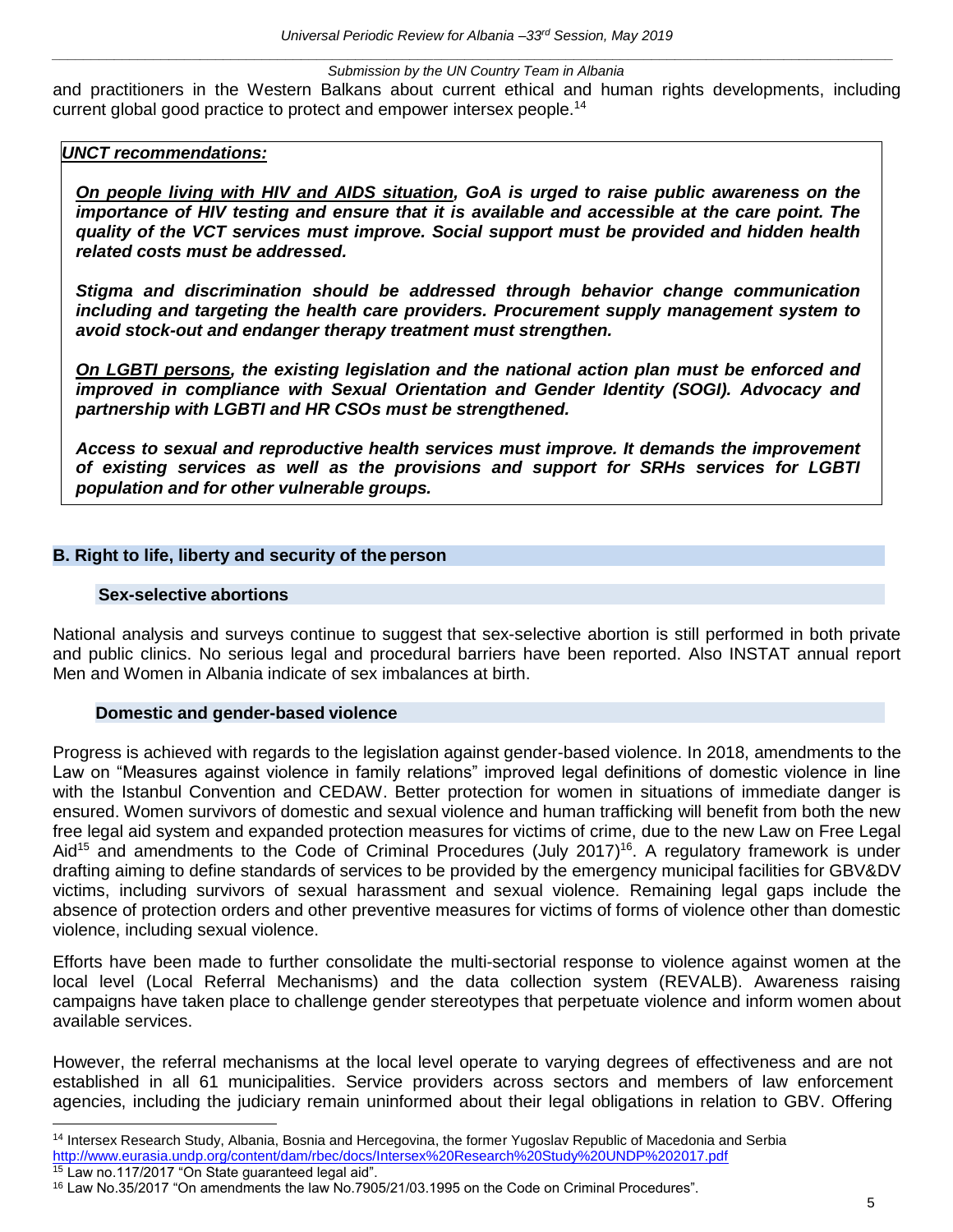services to victims of violence remains challenging. Women from disadvantaged groups face additional barriers to access these services. Essential services for survivors of sexual violence are inadequate. CSOs are the main providers of services and donors are the primary source of funding. Patriarchal norms and harmful gender stereotypes that perpetuate violence are still prevalent in many parts of the country, and common even among service providers.

## **UNCT recommendations:**

## *Albania is urged to:*

*Prioritize the enforcement of adopted legislation and policies related to gender based violence. The legal framework addressing all forms of violence must be brought in full compliance with Istanbul Convention, including revision of definition of rape and ensuring protection and prevention measures for victims of all forms sexual violence.*

*Strengthen capacities of service providers at central and local level and the judiciary to enforce the implementation of legal and policy framework on domestic violence and GBV. Aadequate financial resources must be provided for prevention and rehabilitation services for victims of violence. Referral mechanisms, multidisciplinary services, rehabilitation and integration programmes must bet be expanded and become accessible to all women, including from rural areas and disadvantaged groups.* 

*Ensure necessary legal/policy amendments to institutionalize specialized support services to sexual violence victims through a coordinated multi-sectorial approach. The development of model of centers/services for survivors of sexual harassment and sexual violence is strongly recommended.* 

*Take measures to encourage women to report cases of gender-based violence, including through the provision of free legal aid and full enforcement of court decisions related to protection measures for women victims of all forms of violence.* 

*Provide appropriate funding for an effective legal aid system for women victims of violence of all forms, is required involving adequately trained lawyers. There is a need for recognition, support and promotion of the work of NGOs specialized in providing legal assistance to victims.*

*Sex-selective abortions issue requires a fully-fledged scientific study. More political engagement of government departments and agencies is required. Monitoring of health sector must improve including efforts to improve the quality of the registration of vital events and regular publication of birth registration data, including births by sex, parity and region. National competences in data analysis and interpretation in the country must strengthen and all stakeholders must engage by launching a political dialogue on sex selection.*

## **Trafficking in human beings**

<span id="page-6-0"></span>The legal and institutional framework has improved. The latest amendments to the Criminal Procedure Code (Law 35/2017) improved victim position and access to criminal process. Potential victims of trafficking (PVOTs) and Victims of Trafficking (foreign VOTs included) are entitled to free legal assistance, counseling and legal representation during criminal investigation and proceedings. The "Juvenile Justice Code of Criminal Law" was approved in January 2018 providing, inter alia, for the protection of juvenile victims of crime.

In 2018, CoM approved new Standard Operating Procedures (SOPs) for protection of VOTs and PVOTs, aiming their protection, including minors, Albanian, foreign or stateless from all types of domestic or international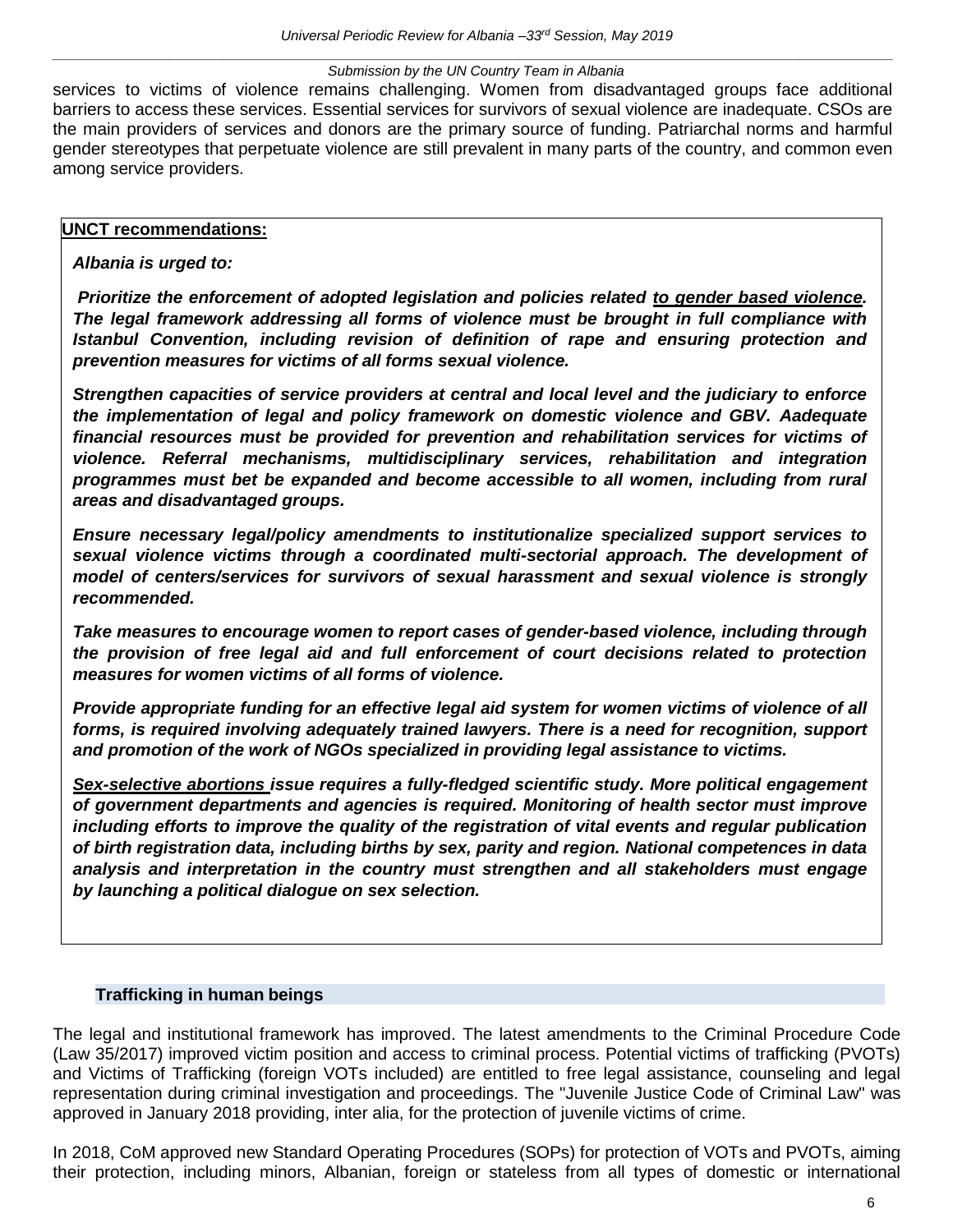exploitation. The role of each actor is clearly outlined, however SOPs lack effective implementation, namely VoT identification, in particular within mixed migration flows. Screening of irregular migrants for trafficking indicators requires strengthened capacities of front line actors (border and migration police, irregular migrants' centers, asylum center). Successful reintegration of VOTs and PVOTs is challenging, adequate medical, legal and reintegration support to cases with mental health problems as well. Cross-border and international cooperation should be enhanced. Special attention is to be paid to the National Coalition of Anti trafficking Shelters for sustainable services.

## *UNCT recommendations:*

*GoA is urged to adopt the Anti-Trafficking Action Plan 2018-2020, which for the first time has a budget and includes financial costing of activities.*

*It is encouraged to adopt the minimum standards of community social care services for reintegration of VOTs /PVOTs.* 

*A mechanism to monitor, evaluate, and review trafficking of persons must be in place. Information system and data collection must improve. Child protection systems and enforcement of existing standards must improve.*

## <span id="page-7-0"></span>**Blood feuds**

In March 2015, the Parliament approved a Resolution urging the Coordinating Council on Fight against flood feud to take measures to prevent the phenomena in Albania. The Council lacked full effectiveness, while blood feud killings continued to occur. An Action Plan was previously adopted by the General Directorate on State Police in 2014 to prevent, discover, document and fight the criminal activity based on blood feud. People's Advocate organized an awareness campaign in Shkodra region. Coordination between State Police and Prosecution Office is not sufficient, while courts sentences on perpetrators remain lighter. Concrete recommendations were issued in a 2015 People's Advocate special report, urging for comprehensive measures by the state police, prosecutor and judges.<sup>17</sup> The required support and special services are still lacking for women and children included in blood feud. Accurate data collection remains a challenge.

## *UNCT recommendations:*

*A strategy on combatting blood feuds and addressing its social, cultural and economic factors must be adopted. Criminal Code must be amended providing for higher sentences for blood feud perpetrators and the criminal offences on blood feud.* 

*Capacities of State Police and Prosecution to investigate cases of blood feud must strengthen. MoESY and Ministry of Culture should play a more active role in promoting a culture of tolerance within the communities. Data collection improvement is encouraged.*

*Women and children secluded due to blood feud must be provided economic aid, social services, education and health care, including basic package of Primary Health Care.*

## <span id="page-7-1"></span>**C. Administration of justice, including impunity, and the rule oflaw**

## <span id="page-7-2"></span>**Juvenile Justice**

 $\overline{a}$ 

The legislative and policy framework on criminal justice for children was reinforced in 2017 with the adoption of

<sup>&</sup>lt;sup>17</sup> People's Advocate Special Report (II) "On blood feud phenomena in Albania" [http://www.avokatipopullit.gov.al/sites/default/files/RAPORTET/RAPORTET\\_VECANTA/RAPORT%20I%20VE%C3%87ANT%C3%8B%](http://www.avokatipopullit.gov.al/sites/default/files/RAPORTET/RAPORTET_VECANTA/RAPORT%20I%20VE%C3%87ANT%C3%8B%20%20nr.%202.%20per%20gjakmarrjen.pdf) [20%20nr.%202.%20per%20gjakmarrjen.pdf](http://www.avokatipopullit.gov.al/sites/default/files/RAPORTET/RAPORTET_VECANTA/RAPORT%20I%20VE%C3%87ANT%C3%8B%20%20nr.%202.%20per%20gjakmarrjen.pdf)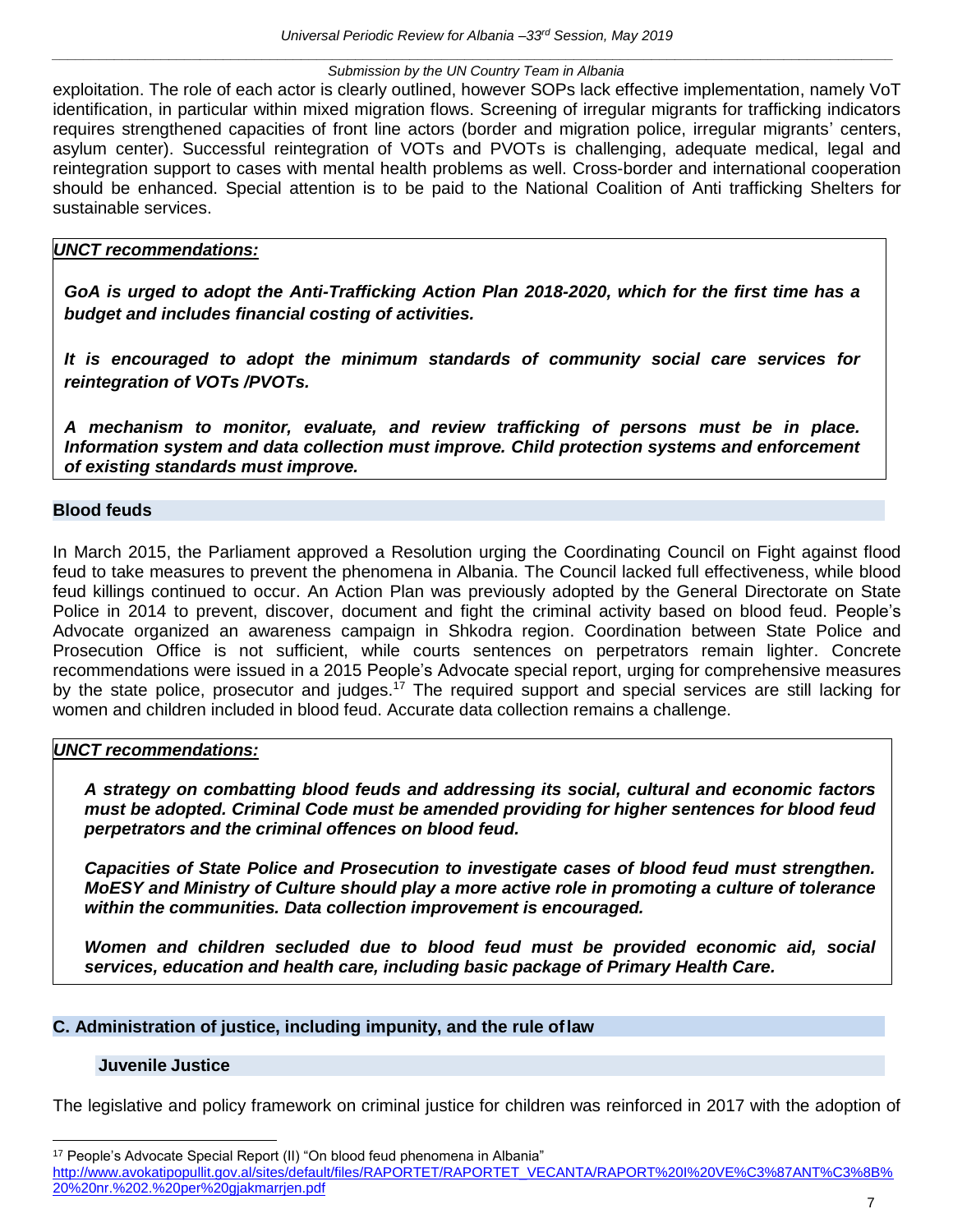the Criminal Justice for Children Code. It represents a positive development and a philosophical shift in approaching children's treatment within the criminal justice system. For the first time, children in contact with the law are not treated as adults and alignment is ensured with international standards on juvenile justice and on children victims and witnesses of crime. Restorative justice is incorporated in the legal provisions guiding each procedural step in juvenile justice. Work has been undergoing to complete the regulatory framework with the sub legislation, although this is yet to be adopted. In September 2018, the GoA adopted the Justice for Children Strategy. The Strategy encompasses both juvenile justice and equitable access to justice for children elements. However, such development requires considerable efforts and investments to ensure implementation, in a coordinated and inter-sectorial fashion.

## *UNCT recommendations:*

*The Criminal Code shall be amended to abolish prostitution, particularly child prostitution and impose sanctions on the persons exploiting prostitution of others, particularly of children.*

*Sufficient and appropriate human and financial resources must be in place. Services for children in conflict and contact with the law, including restorative justice services must be made available at the community level. Keeping girl offenders in the same detention/prison facility with adult women must be avoided. The diverse needs of boys and girls in designing community-based re-education and rehabilitation programmes and diversion schemes must be considered.*

*To ensure efficient and uniform implementation of legal provisions, a comprehensive training programme of all law-enforcement, justice and other professionals interacting with the justice system, who handle child rights cases in an inter-disciplinary fashion must be in place.* 

*Investments in strengthening and enriching the administrative data management of all lawenforcement and justice system operators must increase.*

## **Drug abuse issues**

<span id="page-8-0"></span>A new National Strategy against Drugs 2017-2021 is under finalisation stage. The Criminal Code does not foresee drug use as a specific offence, including the possession of small quantities (single dose for the individual).<sup>18</sup> Data on problematic and illicit drug use in Albania are fragmented and figures are based on professional opinion of the country experts, as well as some studies covering particular parts of target populations. Up to now, there is no survey on drug use among general population. Treatment services for drug use are almost lacking in Albania. Services for alcohol and drug users include mainly detoxifications and overdose) treatment and are provided by the Addictology and Clinical Service of Tirana University Hospital Center 'Mother Theresa' (TUHC). It serves both as a hospital inpatient and as an outpatient unit, and is the main source of treatment. There are 2 NGOs that provide harm reduction service, Aksion Plus and STOP AIDS and 1 centre that provides rehabilitation, "Qendra Emanuel".

## **Free legal assistance for vulnerable groups**

Recent legal and structural changes constitute a remarkable transition. A new law on Free Legal Aid (FLA) was approved in 2017, aiming to guarantee free legal aid to child victims and witnesses of crime, children in conflict with law and children in administrative and civil proceedings. The law ensures better children's access to primary and secondary legal aid. Vulnerable groups' access to justice is expected to increase and barriers to be

<sup>&</sup>lt;sup>18</sup> Drug use is not considered as a specific offence including the possession of small quantities (single dose for the individual) [Criminal Code, Art.283]. Following a conviction for drug possession, if the offender is a drug user, probation may include an order for treatment (Criminal Code, Art. 60/12). In general, depending on the quantity of the drug, the age of the offender and sometimes the type of drug, alternatives to punishment may be applied in practice (Criminal Code, Arts. 59, 60).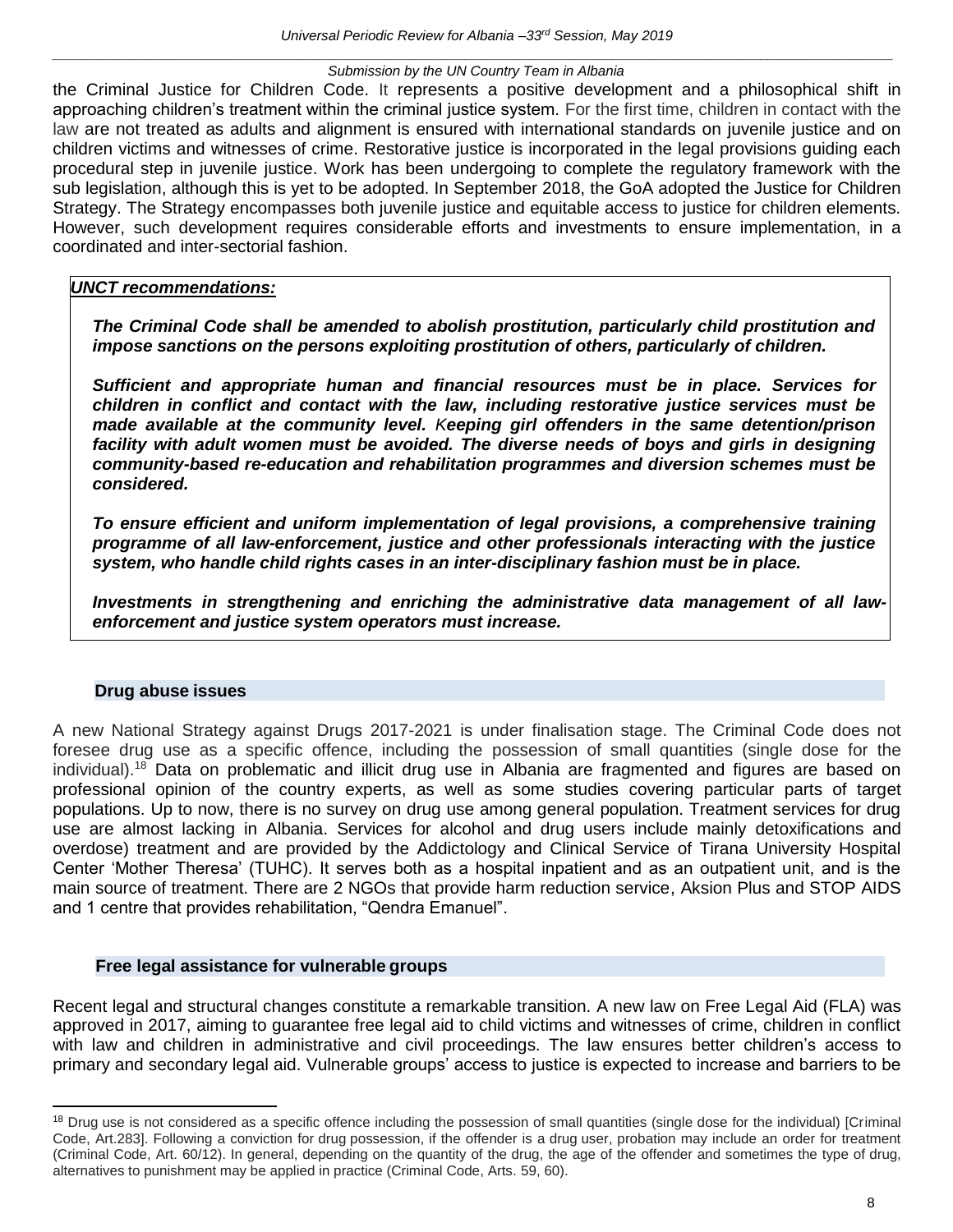eliminated.<sup>19</sup>

The Ministry of Justice (MoJ) is a key-implementing actor committed to taking timely and effective measures for a more accessible justice in line with the Inter-Sectorial Justice Strategy and its Action Plan. Building upon the results of piloted FLA centres at first four District courts and the increased number of vulnerable persons offered primary and secondary FLA, there is a need to replicate those in all District Courts and driven by MoJ. Various family law matters are by far the most common, followed by retirement and disability benefits, property law disputes and criminal matters. Access to FLA by children or other categories of population remains unknown. Re-organization of the service will require dedicated and continuous resources and actions to make the system effective.

## *UNCT recommendations:*

*On free legal aid, a new FLA Unit must be established at MoJ to ensure qualitative, equal and unhindered access to justice for marginalized population through key service providers. Current pilot FLA centres must be further consolidated and expand in other District Courts. Adequate financial and human resources must be supported to ensure law effective implementation.*

*Accelerated implementation of the FLA Law must continue through the relevant sub-legislation adoption, planning and budgeting. Capacities of legal aid providers to ensure free legal assistance to children in any legal proceeding must increase.*

*Children's equitable access to justice must improve and legal remedies available must be used without geographical limitations. Public data on children benefitting from free legal aid in each area of law (criminal, civil, administrative) must be available.* 

*On drug abuse issue, it is recommended the integration of the draft Strategic Document on the Reduction of Drug Demand and Drug Harm Reduction within the approved document "National Action Plan against the cultivation and trafficking of cannabis, 2017-2020"*

## <span id="page-9-0"></span>**D. Right to privacy, marriage and family life**

A new Law on the Rights and Protection of the Child was adopted in February 2017.<sup>20</sup> Secondary legislation is yet to be completed and the inter-sectorial approach to child protection introduced by the Law is yet to be effectively implemented by the Government. Children are exposed to violence at home, in institutions, in the school, in the community and in the Internet. The Municipalities minimum legal obligation for "one *dedicated*  Child Protection Worker for territorial units with more than 3000 children" is not met.<sup>21</sup> Children in street situation remains problematic with children, either living and/or working there on a seasonal or transitory basis, being among the most vulnerable children prone to high risk of being affected from all forms of violence.

The existing legal framework is not sufficient to adequately protect all children from online risks, or to prosecute perpetrators for acts of online abuse and exploitation. An efficient system is lacking to protect children from harmful images and information related to violence, exploitation and pornography and prevents accessibility of the information to children.

<sup>19</sup><http://www.qbz.gov.al/Botime/Akteindividuale/Janar%202017/Fletore%20241/LIGJ%20nr.%20111-2017,%20date%2014.12.2017.pdf>

<sup>&</sup>lt;sup>20</sup> Law no.18/2017 establishes the responsible national mechanisms and structures for the prevention and response to child rights violations as well as the necessary protection measures (including the removal of children from the family) to respond to cases of violence against children. It institutes the obligation to report child abuse for all professionals in contact with children and it introduces administrative protection measures to be applied by Child Protection Workers. Work is still ongoing in developing the sub-legislation. <sup>21</sup>Currently only 28% of the required child protection workers have been appointed and out of appointed workers, only 38% of them are active and manage cases of children at risk. 57 % of children between the ages of 12 and 18 do not know who to contact in case of abuse and violence.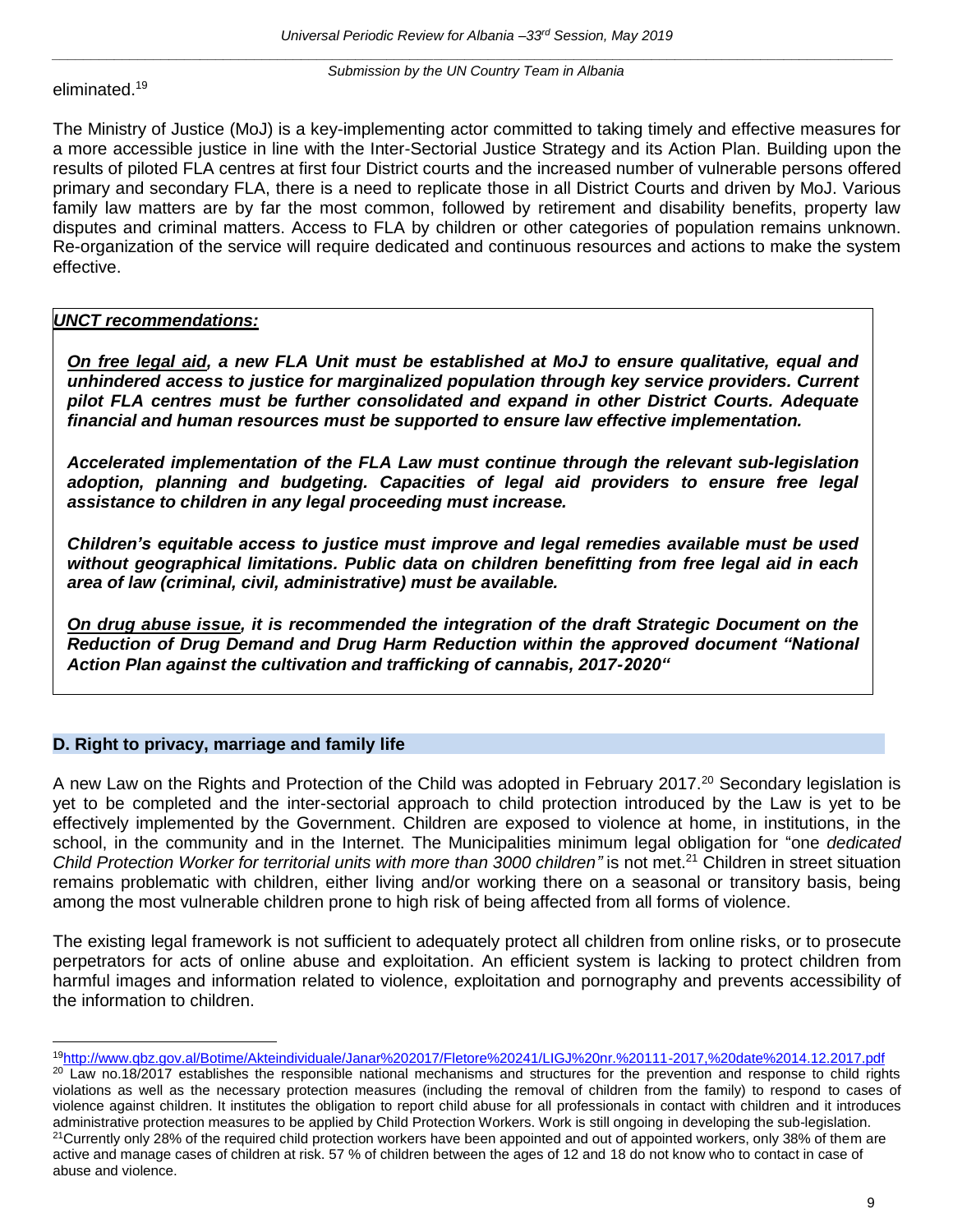Many children, the majority with at least one parent alive, are placed in residential institutions under state care mainly due to poverty related issues. The GoA has developed a De-Institutionalization Plan.

## *UNCT Recommendations:*

*The GoA is strongly recommended to share the new Law on Child Rights and Protection with children and communities; roll out national level communication for social change; build a communication strategy to explain the negative impact of violence against children, promote nonviolent child rearing practices and increase reporting on violence. By-laws must be in place to ensure effective implementation of new provisions.* 

*Implementation of the policy and legal framework on child protection must be accelerated to ensure full geographic coverage with qualified Child Protection Workers and urgently build capacities of all child protection workforce.*

*Adequate detection and reporting of cases of violence and abuse of children in timely, coordinated and inter-disciplinary response must be ensured. Collection of data on cases of children victims of violence must be strengthened and coordinated among the different sectors.* 

*Normative and institutional frameworks must be updated for the protection of all children from online risks. Use of ICT industry best practices, good digital parenting, awareness of children, parents, teachers, and stronger collaboration with law enforcement and protection services is recommended.*

*Implementation of the De-institutionalization Action Plan of children must be ensured. Assessing children situation in residential institutions is required and once reunited with biological families or placed in a family-like environment, support and monitoring must be ensured.*

#### <span id="page-10-0"></span>**E. Freedom of movement**

*To avoid repetition, information on freedom of movement is reflected in Section N. Migrants, Refugees and Asylum Seekers.*

## **F. Freedom of religion or belief, expression, association and peaceful assembly, and right to**

#### **participate in public and political life**

As underlined by the Special Rapporteur, reforms that strengthen the rule of law are important to ensure that respect for freedom of religion or belief are sustained, and to strengthen public confidence in the ability of State institutions to ensure fair and equal treatment for all. Restitution of properties and the legalization of houses of worship, introduction of education programs on religion as part of civic education in schools, facilitation and encouragement of interfaith initiatives and activities, strengthening the separation between political mobilization and religion and to nurture the inclusive national identity, fully respecting the rights of ethnic and linguistic minorities, especially in the context of the changing religious landscape in the country remain challenging issues for Albanian authorities.<sup>22</sup> Journalists' freedom of expression was undermined by several physical attacks in several cases.

#### <span id="page-10-1"></span>**H. Right to social security and to an adequate standard ofliving**

<sup>&</sup>lt;sup>22</sup> US State Department on democracy, human rights and work. Reports on countries on the practices related to human rights for 2017, Albania. See [https://al.usembassy.gov/wp-content/uploads/sites/140/04202018-albanian-hrr.pdf](https://al.usembassy.gov/wp-content/uploads/sites/140/04202018-Albanian-HRR.pdf)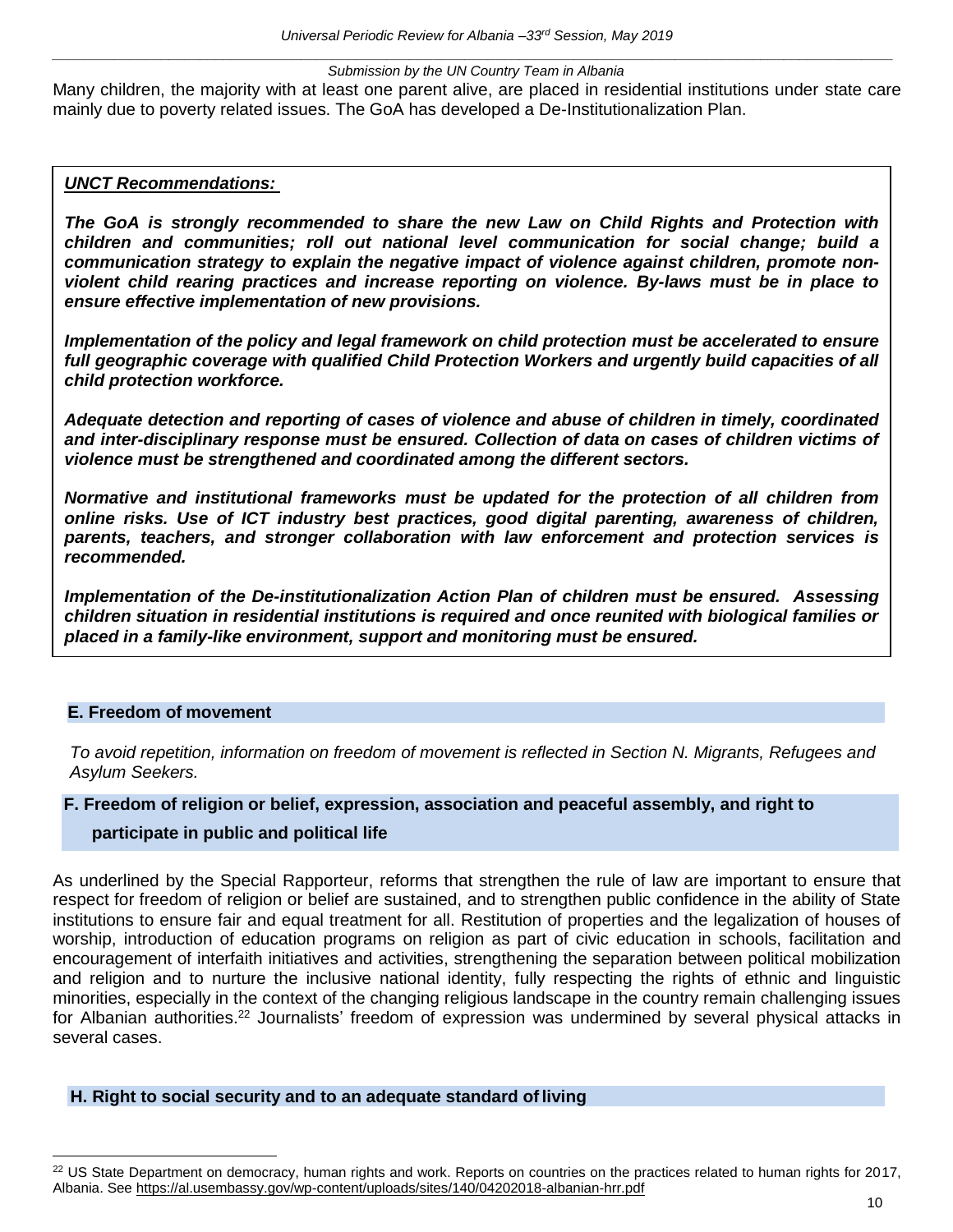<span id="page-11-0"></span>The legal framework on adequate standard of living has been reinforced with adoption on 3 May 2018 of a new Law no.22/2018 "On Social Housing". It comprises housing for people with special needs including the elderly, persons with disabilities, victims and potential victims of trafficking, victims of family violence, children without parental care or in state protection and who are prepared to move to independent life, juveniles from 14 to 18 or young people 18 to 21 years after the release or completion of penal justice programs and child mothers. Novel principles that directly affect citizens include the principle of *accessibility*, *the principle of residence security*, the *principle of respect for culture, the traditions of communities*, the *temporary shelter,* a *points-based criteria system,* establishment of a *specialized housing program.*

The law intends to provide a tailored approach to the needs of people with disabilities, the elderly, children and other groups, by reducing the efforts of these groups to meet their specific housing needs. In combination with the anti-discrimination law, it offers protection against discrimination in the allocation of housing and housing improvements for the Roma and Egyptian communities. The LGUs shall fill not less than 5 per cent of each social housing program every year with Roma and Egyptian community families, for two consecutive years after the law enters in power. The LGUs do not have the capacity to establish a reliable system for collecting and analysing housing needs data. Bylaws and other secondary legislations are lacking to ensure clear and effective implementation of procedures. Realistic implementation of new social housing programmes requires a solid understanding of the current and future demand for social housing in Albania.

## *UNCT recommendation:*

*Building on the steps taken, the GoA must improve management capacities to coordinate and implement social housing operations both at national and local level. By-laws must be in place to ensure effective implementation of new measures.*

# **I. Right tohealth**

Progress was noted with the approval of the National Health Strategy 2016-2020<sup>23</sup>, the Strategic Document and Action Plan 2017-2021 for Sexual and Reproductive Health<sup>24</sup>, National Action Plan for Contraceptive Security, 2017-2021 and the National Action Plan on Health Promotion, 2017-2021. 25

The national check-up programme, established in 2014, focuses on individual health risk assessment and communication, prevention and early detection of cardiovascular diseases, including colorectal cancer for all people in Albania aged 35-70.<sup>26</sup> Investments in health remain low and funding constraints hinders the necessary support and timely implementation of strategies and policies. Adequate enforcement mechanisms for legislation and regulatory frameworks are lacking. In February 2015, the Basic Package of Primary Health Care Services has been revised, including new services and tasks for the primary health care providers, with particular focus on women and youth health. Guidelines and protocols have been developed to ensure provision of integrated sexual and reproductive health services, including prenatal, postnatal, children health services. Capacity building was provided to service providers for the utilization of these services. The Minimum Initial Service Package for Sexual Reproductive Health in humanitarian crisis/emergency situations was implemented through donors support. Joint External Evaluation of country capacities for implementing International Health Regulation (IHR) was conducted, although an action plan to address the identifies gaps is missing. Coalition building and coordination among key stakeholders strengthened around sexual and reproductive health priorities through several workshops, round tables and conferences. A network of health educators on SRH is established.

<sup>&</sup>lt;sup>23</sup> It is aligned with NSDI II as well as with the SDGs and the World Health Organization's Health 2020 strategy for Europe, Strategic Document and Action Plan 2017-2021 for Sexual and Reproductive Health, National Action Plan for Contraceptive Security, 2017-2021 and the National Action Plan on Health Promotion, 2017-2021.

<sup>&</sup>lt;sup>24</sup> Among other areas it includes maternal health, child health, youth health, violence against woman and child, STIs, HIV and AIDS.

<sup>&</sup>lt;sup>25</sup> It focus on building healthy public policy, strengthen community actions and participation, reorienting health services towards prevention and health promotion and creating supportive environment.

<sup>&</sup>lt;sup>26</sup> Under this programme public health centres (PHCs) have been renovated and modernized, clinical guidelines and protocols for preventive check-ups developed, and practitioners trained. This programme has been successful in terms of increasing the numbers of preventive visits to PHCs and changing social attitudes towards primary health care.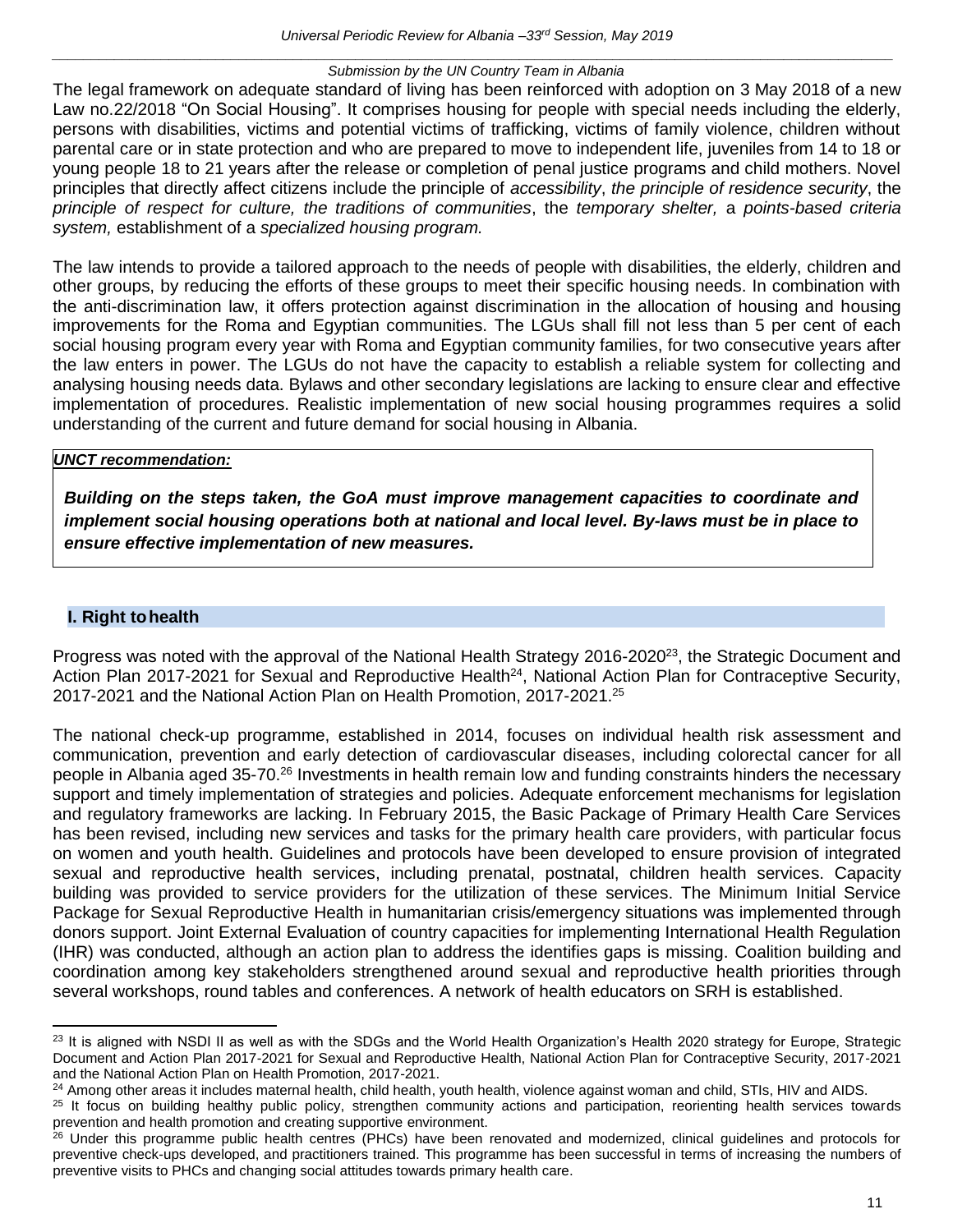*UNCT recommendations:*

*Albania is strongly recommended to provide adequate budgeting for implementation of strategies and for the provision of quality services as included in the Basic Package of Services.*

*A strategy on the human resources for health must be developed and implemented, with special attention to the retainment and upgrade of the skilled health workforce.*

*Organization of PHC must be revised by implementing a people-centered model, integrating health with social care, and ensuring the continuity of care.*

*Community mental health services must increase and consider beds in psychiatric hospitals to decrease.*

*On Reproductive Health, protocols must be updated, dedicating due resources and have a skillful workforce for better neonatal care. Integrated health and social services for adolescents must be established. Programme for Cervical Cancer Screening and Control, including HPV vaccination must be established.*

*Women health care needs special attention with developing and improving application of Health Care Protocols, Aligning Data Methodologies among Health Agencies. Critical Sexual and Reproductive Health Services must be ensured for Women. Campaigns on Safe Sexual and Reproductive Practices must be conducted. Child Marriage and other harmful practices must be addressed through Education and Legislation.*

## <span id="page-12-0"></span>**J. Right toeducation**

 $\overline{a}$ 

<span id="page-12-1"></span>Work on inclusive education has continued with the revision of the law no 48/2018 "On Pre-university education". In 2015, Pre-University Education Development Strategy 2014-2020 was adopted.<sup>27</sup> Budget allocations to education remain low.

In the academic year 2017-2018, pre-university education system curricula includes Comprehensive Sexuality Education. Support teachers assisting children with disability has doubled reaching 700 alongside with the number of psychologists in schools. Challenges remain with inclusive education environments for children with disabilities.

In 2017, new guidelines measuring early-school leaving ('dropouts') were introduced, aiming at ensuring a more accurate calculation of dropout rate. A training methodology for preventing dropout has been accredited and is being implemented in four regions of Albania. However, the Education Management Information System (EMIS) and School Management Information System (SMIS) are not yet functioning. Real time data and monitoring of dropouts from schools are lacking. No additional incentives exist for schools based on social and economic situation of children. Children's access to primary school noted gradual improvements. There are still significant barriers to Roma educational opportunities.<sup>28</sup> Barriers to preschool access by Roma children persist and are related to poverty, birth certificates, vaccination, distance to preschool, non-appealing preschool system and lack of information on the benefits of preschool.

<sup>&</sup>lt;sup>27</sup> Strategic policy objectives: (a) enhance leadership, governance and resource management capacities; (b) inclusive quality learning; (d) ensure quality performance according to standards of EU countries; and (d) Contemporary professional training and development of teachers and administrators.

<sup>&</sup>lt;sup>28</sup> More than 50% of Roma children in the age group of 6-16 who have never been enrolled in school, and more than 40% of Roma youth aged 15-16 considered as illiterate.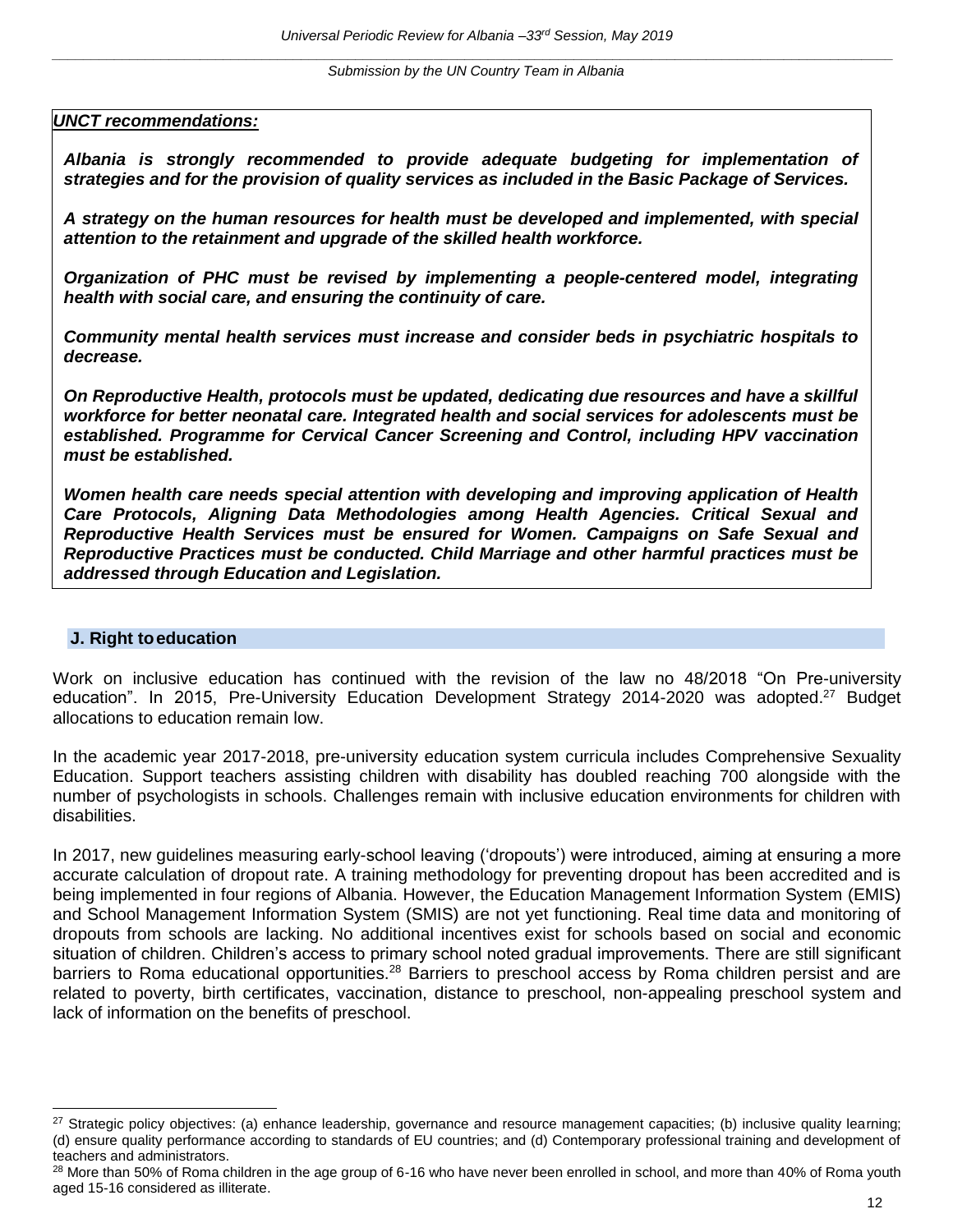#### *UNCT recommendations:*

*Albania should be encouraged to increase budget allocations to the education sector. Shortages of educational staff and availability and access to infrastructures and facilities in education must improve. Education quality must improve.*

*Efforts to maintain its near-universal enrolment rates basic education and foster access and enrolment to pre-primary education should persist. Non-discrimination in education and development of an inclusive education system must be fostered, particularly for Roma children.*

*Access of children with disability in education system and quality of learning must be a target. Investments should be dedicated to ensure appropriate infrastructure and assistive devices and technology to enhance learning opportunities.*

*Education sector data system (data and evidence generation) must improve, especially EMIS and SMIS to capture and report regularly on drop out. Collection of accurate data and trends on preschool attendance based on different localities must become a priority.* 

#### **K. Cultural rights**

A new law no.27/2018 on "Cultural heritage and Museum" was adopted in May 2018. Bylaws to establish adequate mechanism to ensure full respect of cultural rights are not yet approved. The new law on "The protection of national minorities" stipulates for additional safeguards on minority population cultural rights.

The institutional framework and monitoring mechanisms are in place and a number of public institutions promoting the principles of the related UNESCO Conventions and supporting the right to take part in cultural life are financed by the state, regional or local budgets.<sup>29</sup> The Commissioner for Protection from Discrimination ensures policy measures application. A key role is recognized also to artists, professionals, NGOs and other civil society organizations in promoting the free exchange and circulation of ideas, cultural expressions, and cultural activities, goods and services. <sup>30</sup> This is also important in relation to minority groups and other indigenous groups.

#### <span id="page-13-0"></span>*UNCT recommendations:*

*The GoA is encouraged to ensure a clearer, stronger coordination and synergy role amongst several institutions involved in the implementation of ratified Conventions to fully reach objectives and in accordance with their complementary nature. Such an integrated and coordinated implementation would also increase opportunities for each individual or group to take part in cultural life.* 

*Capacity-building activities must enhance to support national and local community-based inventorying of intangible cultural heritage. The publication of the national Kits on World Heritage in Young hands in Albanian language must be supported. Management plans of WH sites with strong emphasize on collaboration with CSOs must develop.*

#### **L. Persons with disabilities**

 $\overline{a}$ 

<sup>&</sup>lt;sup>29</sup> Monitoring driven by the Ministry of Culture and by the Ministry of Foreign Affairs, while the implementation is conducted by the Institute for Monuments of Culture and through the existing Museum network and CSOs network in close collaboration with cultural institutions all over the country.

<sup>&</sup>lt;sup>30</sup> The role of civil society is also of key importance for the implementation of the culture Conventions especially 2003 Convention on Intangible Cultural Heritage (ICH) and 2005 Convention on the diversity of cultural expressions.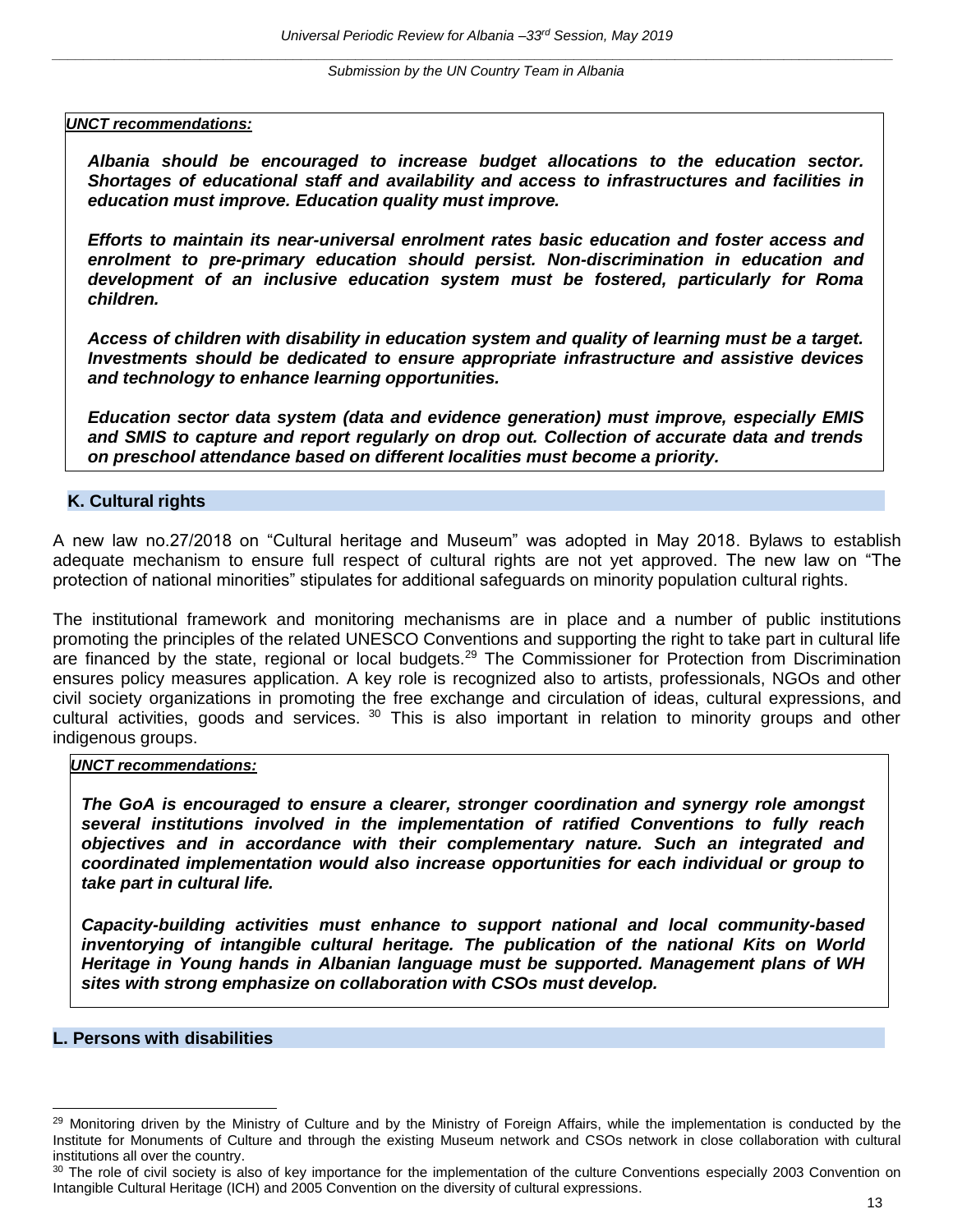Legislative and policy measures to protect and promote disability rights have further developed and shifted to the implementation process. In 2016, a National Action Plan on Persons with Disabilities 2016-2020 (NAPPWD) was adopted aiming to improve accessibility of public information and services, facilitate inclusive education, introduce disability assessment based on the bio-psycho-social model, and expand community-based social services, rehabilitation services and employment promotion measures.

Implementation of law on Inclusion of and Accessibility for Persons with Disabilities, adopted in July 2014, was improved by the three by-laws adopted in 2015.<sup>31</sup> A new law "On Social Care Services" was adopted in 2016, providing for a Social Fund to support the Municipalities in planning and delivering social care services. Social Fund is a budgetary line to be established at municipality and is to be resourced by various types of resources: central budget, local budget, donor money and services' fees. The law provides for the municipalities to establish social welfare departments which will be responsible to develop local social care plans outlining the types of care services that need to be developed in their territory, to respond to the needs of all vulnerable groups, including adults and children with disability. The issue of assistive devices though remains unmet; while a new model for disability assessment is being piloted, the recommendation from this assessment was what cash and services the person with disability is entitled to and there is no provision/reference to the assistive device which is essential for some types of disabilities (wheel chair, special hearing devices, special beds, etc.) Municipalities cannot afford the provision of social care services for people with disabilities, and a sporadic approach is followed.<sup>32</sup>

Persons with disabilities continue to face multiple barriers in accessing public services on equality basis. Existing legislation and policies implementation is rather weak, primarily due to the lack of budgeting by almost all sectors, except for the social protection sector providing disability cash benefit. Secondary regulations and plans of measures are lacking. A disability assessment system based on the bio-psycho-social model is under piloting by the MoHSP. However, monitoring the rights of persons with disabilities in a comprehensive, continuous and sustainable way is lacking. State institutions at national and local level still fail to regularly collect disaggregated administrative data and make them available to the National Council on Persons with Disabilities. The latter has not been very vigorous in performing the tasks assigned by the law, such as analyzing the implementation of government policies and national and regional programmes.

Disability rights protection and promotion initiatives are fragmented. The National Blind and Deaf Students Institutes are improving the accessibility and quality of education for the target group by introducing updated equipment and technology in the teaching process. However, Disabled People's Organizations are generally perceived as incapable of improving the quality of governance and people often are not invited to participate in public hearings or local council meetings where they could contact directly with local officials and hold them accountable.

 $\overline{a}$ <sup>31</sup> The CoM decision determining the measures for the removal of communication and infrastructural barriers in providing public services (Dec.2015), the CoM decision on reporting of statistical data on persons with disabilities from responsible state institutions at national and local level (Aug. 2015), the CoM decision on the functioning regulation of the National Council for Persons with Disabilities (Jan.2015).

 $32$  Seven municipalities have established and five others are working on establishing community/development centres for persons with disabilities and other vulnerable groups.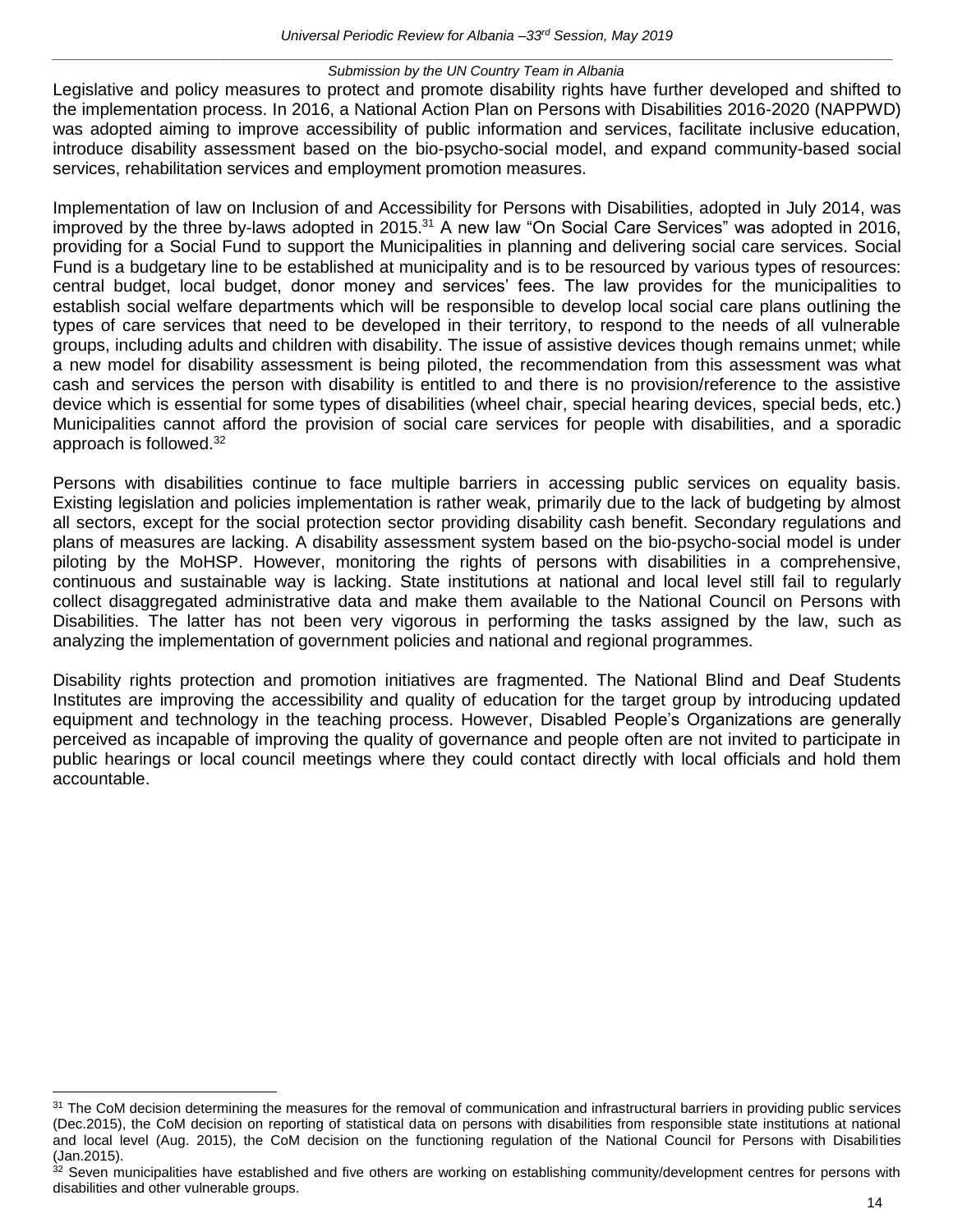*Submission by the UN Country Team in Albania*

## <span id="page-15-0"></span>*UNCT recommendations:*

*The Government is urged to achieve tangible results with the strategy and legislation implementation. Secondary legislation and guidelines must be in place to give full effect to the new Law on Social Services provisions.*

*Sufficient budget allocations to social care services must be provided to both national and local authorities. Financial mechanisms at local level must be consolidated and capacities with regard to financial planning, effective allocation of resources, fundraising, establishment of partnerships, and monitoring of social care service be strengthened. Professionalism of the public administration must be promoted through a transparent and merit-based recruitment and dismissal of civil servants.* 

*As levels of civil engagement and political participation remains low, more emphasis must be placed to support the community mobilization initiatives.* 

## **M. Rights ofminorities**

Comprehensive political, legislative, social and economic reforms and actions plans have been undertaken to guarantee minorities rights. In 2017, the legal framework was substantially improved by the Law no.96/2017 "On the Protection of National Minorities in Albania" providing for special rights and protection to national minorities including the Greek, Macedonian, Aromanian, Roma, Egyptian, Montenegrin, Bosnian, Serbian and Bulgarians. Secondary legislation needs to be developed swiftly, along with a revision of existing relevant legislation.

A National Action Plan for the Integration of Roma and Egyptians 2016-2020 was approved and is under implementation. The web-based ROMALB system established in 2013 is functional and produced the first two official progress reports for 2016 and 2017. However, the system is lacking full sustainability. During 2016-2018 more than 11 training sessions were organised under the coordination of the MoHSP with cross-sectorial groups and focal points to advance the mainstreaming of policies into concrete measures for Roma and Egyptian inclusion at the national and local level.

The People's Advocate and Anti-Discrimination Commissioner have continued to promote and advocate Roma and Egyptian communities' rights. Recommendation numbers have increased, but those remain partially or entirely unaddressed.

Access of Roma and Egyptians to standardized public services has marked some progress and is expected to increase. However, barriers to accessing education, healthcare, right to freely move and work still exist. To breaking the cycle of poverty and exclusion within Roma and Egyptian communities a combination of mainstreamed and targeted approach to social care and protection, employment and income generation is under implementation in Tirana, Durres, Shkodra and Berat. On civil registration there is marked improvement too. The number of Roma provided with personal documents, like birth certificates and national IDs, has increased at 90 percent at the country level. The international provisions on prevention of forced evictions are reflected and addressed in the Law No. 22/2018 "On social housing". Still, multiple forms of discriminations and deprivation from services in segregated Roma neighborhoods remain a problem. Groups of Roma families living in barracks with severe health conditions have been identified.

## *UNCT recommendations:*

*The Government is urged to deepen significantly its investment in combatting Roma and Egyptian discrimination and exclusion through targeted and mainstreamed measures, including: i) targeted employment measures; ii) formalization/regularization of current pilot income generation programmes; iii) expansion of employment in the public administration; iv) fully financing the Roma and Egyptian Action Plan 2016-2020.*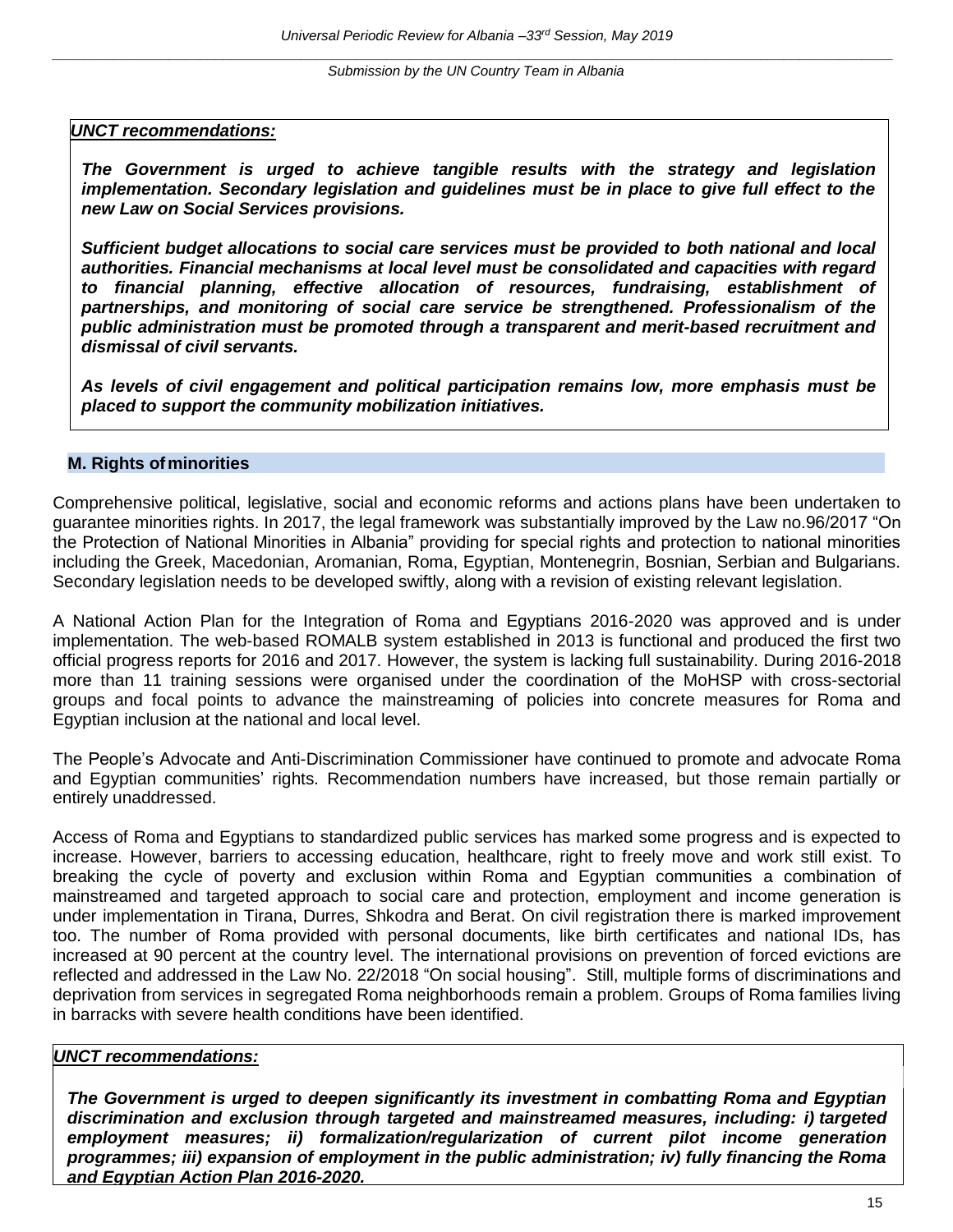#### <span id="page-16-0"></span>**N. Freedom of movement, migrants, refugees andasylum-seekers**

<span id="page-16-1"></span>Albania has taken part in relevant consultations for the development of the Global compact on Refugees and the Global Compact on Migration. A new National Strategy on Migration and its Action Plan are currently under drafting.

Albania continues to uphold access to its territory and the right to seek asylum for irregular arrivals to the country, which has increased four-fold in 2018. Rights granted and obligations of refugees and other persons granted international protection remain in line with international standards. Local integration, however, is hampered by contradictory legal and by-legal dispositions and incomplete administrative framework, affecting the access to social assistance, to social housing and the recognition of IDs issues to these persons.

Barriers elimination to immigrants' rights and services advanced. Immigrants entrance, stay and departure is regulated by Law no 108/2013 "On Aliens", which outlines immigrants' rights as well as types of visas and residence permits.

Child asylum-seekers, refugees and stateless rights are provided by the Law on the Rights and Protection of the Child (2017). Unaccompanied children have not been detained from 2016 to date, while asylum-seekers detention has significantly decreased. Secondary legislation is being drafted including safeguards protecting children on the move. The Law on Social Services and Care (2016) and the Law on Free Legal Aid (2018) include refugees/persons granted subsidiary protection. The Law on Social Services and Care does not however cover children asylum-seekers or stateless children.

Pre-screening of irregular arrivals at the border, regulated by the Instruction no.293/2015, aims at differentiating asylum seekers, unaccompanied minors, P/VOTs and undocumented migrants. Information leaflets exist in several languages, however the availability of interpreters in some rare languages remains a challenge. Limited human resources result at times in interviewing of females and children by male officers. Reception capacity for asylum seekers doubled in 2017 and 2018, through the National Reception Centre for Asylum-Seeker's (NRCA) expansion, the municipal centre for temporary accommodation's renovation (in Gjirokastra) and the availability of a reception facility in Shkodra. Delays in formalising asylum's applications increased dependency on the NRCA.

The UN special rapporteur recommended the improvement of conditions in the closed facilities for irregular migrants. In this regard, a centre for Registration and Temporary Accommodation of irregular migrants was built in Gjirokastra in 2017 (capacity 60 people).

Further to a baseline study, the first legal package to reduce the risk of statelessness was approved by the Parliament in October 2018. The main causes of risk of statelessness were addressed, namely lack of registration by inactivity and/or lack of documentation of parents, which affected mostly Rome and Egyptian Communities, and cumbersome and costly legal/administrative provisions and judicial requirements for the registration of Albanian children born abroad, which affected mostly the Albanian diaspora. Relevant bylaws for its implementation will be discussed and will be approved by mid-January 2019, as decided by Parliament.

Immigrants' rights are protected in crisis, including exceptions to immigration procedures for those whose country of origin is experiencing crisis. Immigrants, irrespective of status, enjoy the same access as nationals to government-funded health services, or medical emergency. Primary and secondary education is accessible. However, irregular immigrants cannot register their children at school, as a document of residency by the municipality is required.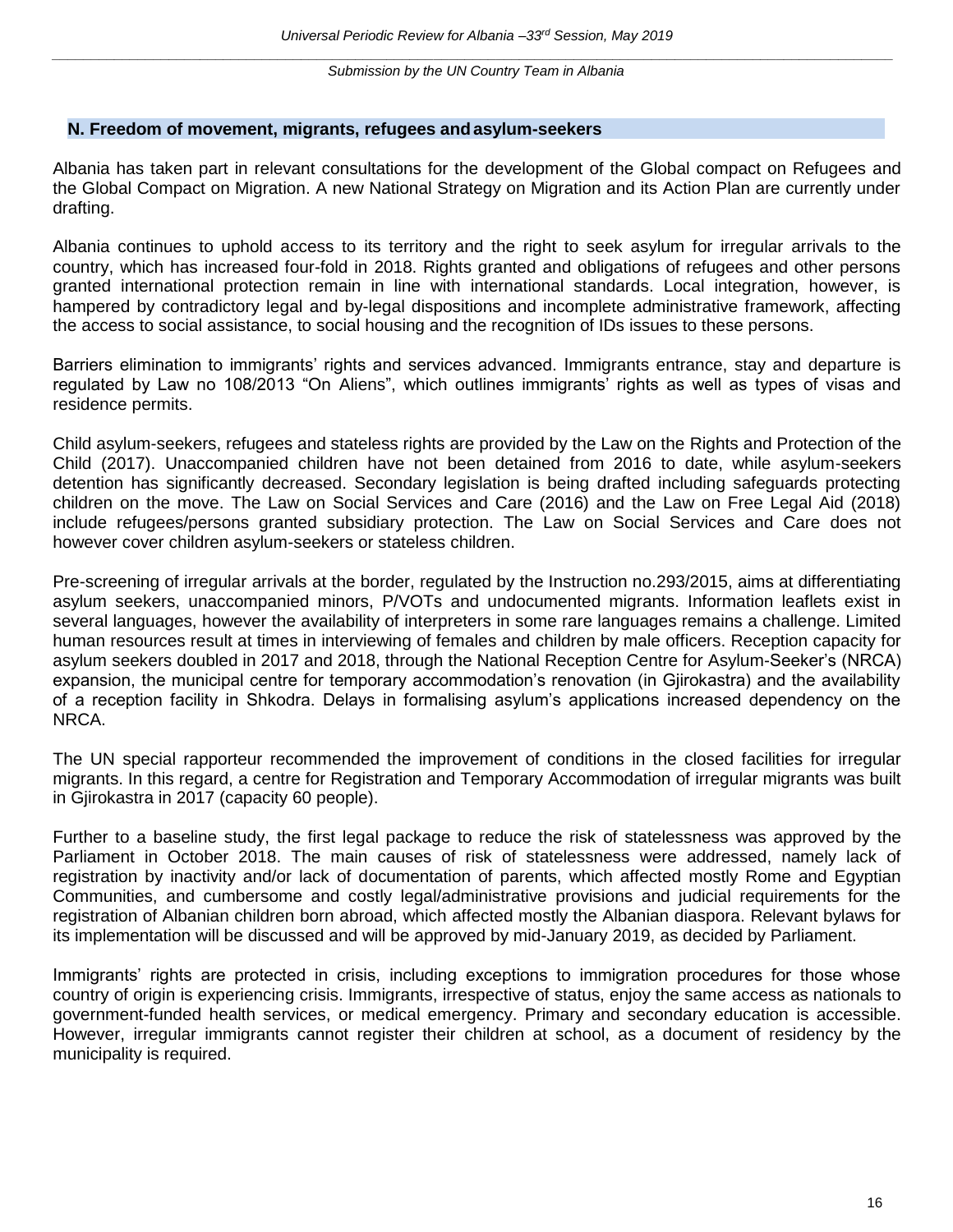The right to apply for permanent residence is further regulated, however naturalisation procedures require no less than five consecutive years residency in Albania and submission of original documents $33$ . Permanent residents and those with family reunification permits have the same access to employment and self-employment as nationals. Pursuant to the Labour Code, migrants employed in Albania enjoy the same employment rights with nationals. In 2018, positive steps were taken to promote ethical standards for the recruitment of immigrants.<sup>34</sup>

#### *UNCT recommendations:*

*Appropriate measures to enable immigrants to vote in local elections should be taken.* 

*Social protection could be strengthened by achieving portability of social benefits, along with better regulation of the legal status of Albanian migrant workers. People's Advocate is encouraged to periodically assess rights of migrant workers in Albania.* 

*Refugees' integration must be promoted through enhanced inter-ministerial coordination with the active participation of local governments. Legal framework must be harmonized. The Law on Social Services should include asylum-seekers, the Law on Social Housing should include refugees/persons granted subsidiary protection. The Law on Citizenship should foresee flexible requirements for refugee naturalization.*

*Pre-screening instructions must be revised to ensure coherence with legal framework and efficiency in increased human mobility flows. Inter-institutional coordination with child protection and health services is required, as well as availability of interpreters in rare languages. Accommodation standards must continue to improve, with particular relevance for unaccompanied and separated minors.* 

*The coordination mechanism on migration must be fully operational and structures for the referral and assistance to vulnerable migrants must be strengthened. GoA is encouraged to continue collecting and analyzing data for preparing migration forecasts and understanding migration impact on labor market.* 

*Asylum applications for those who have shown willingness to remain in the country should be promptly processed. Procedural safeguards shall be in place enabling asylum-seekers to be heard administratively in case of application inadmissibility. International/regional obligations regarding rights to nationality and birth registration must be incorporated into domestic laws, and implemented.* 

*Laws/practices impeding the enjoyment of Albanian nationality must be amended, in order to safeguard children's right to nationality irrespective of parents' status, documentation, or actions.*

*Risk of statelessness must be further reduced, notably by inter-State cooperation, and implementation of the new amendments to the Law on Civil Status.*

## **O. Internally displacedpersons**

<span id="page-17-0"></span>Not applicable.

 $\overline{a}$ 

<sup>&</sup>lt;sup>33</sup> Birth certificates/criminal records and demonstration of sufficient economic means.

<sup>34</sup> CoM Decision no. 101, dated 23.02.2018, regulates the functioning of private recruitment agencies in Albania. Protection of the rights of Albanian nationals working abroad is regulated as per Law no. 9668, dated 18.12. 2006 "On the Emigration of Albanian Citizens for Employment Motives". Under this law, the State undertakes to guarantee the care and protection of its citizens abroad, as well as the maintenance and reinforcement of their ties to the country.